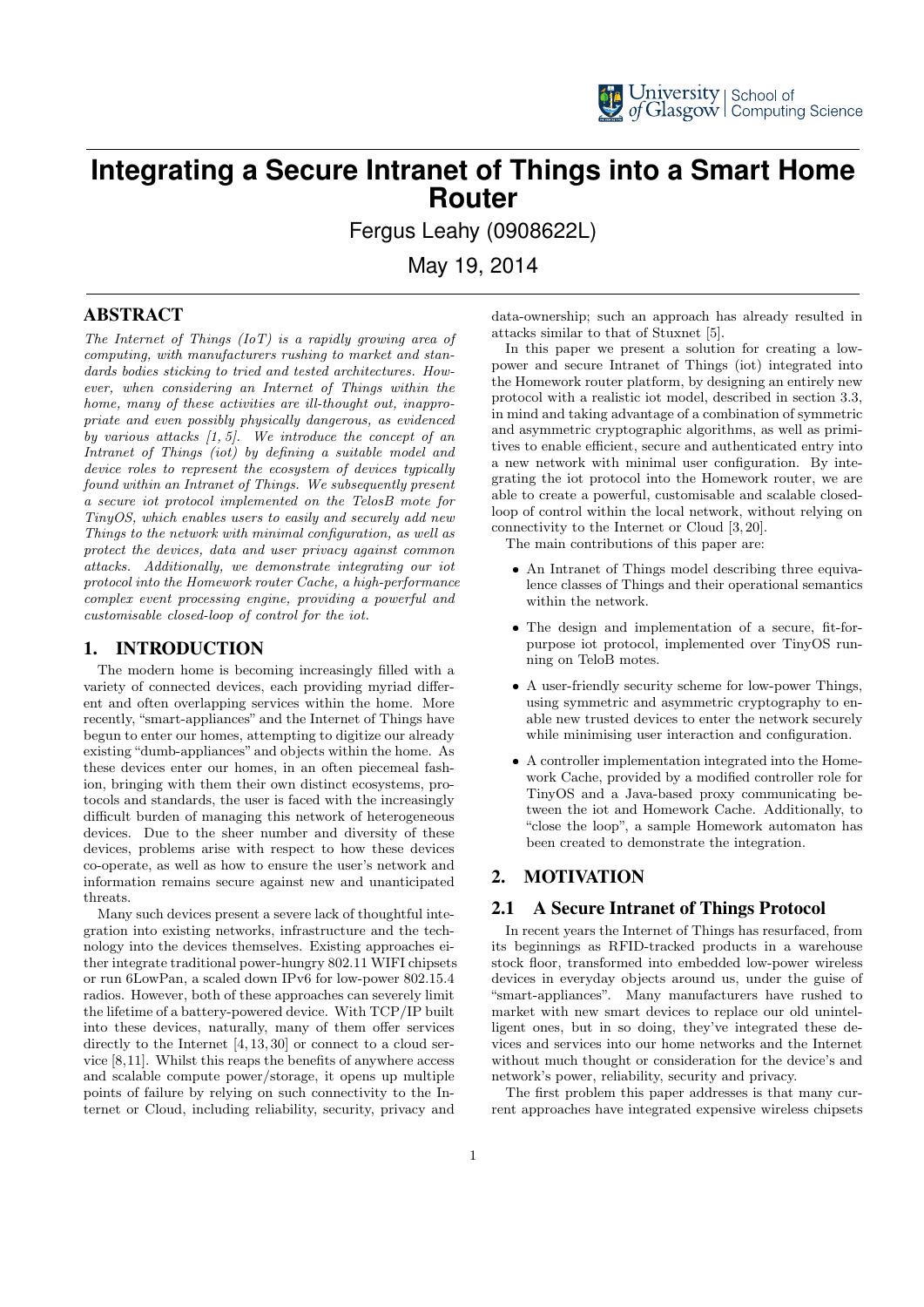and/or heavyweight/inefficient protocols (IPv6/6Lowpan, TCP, MQTT [4], [12]) into Things, or simply manipulated Things to fit into the traditional RESTful client-server architecture [15]. However, given that many of these Things are expected to run unattended on battery-power for as long as possible, these approaches are largely inappropriate. Therefore, it's necessary to engineer a new, lightweight, power-efficient protocol, specifically tailored for the typical iot model discussed later in section 3, which also scales well as the number of devices inevitably increases.

Our model and protocol targets a network of Things within the home, with devices communicating and forming the closedloop of control locally, as opposed to in the Cloud; thus, in lieu of an Internet of Things (IoT), a more suitable name, an Intranet of Things (iot), will be used.

## 2.2 Security

In the context of an iot, security is of paramount importance due to the rich and sensitive nature of the data that sensors gather, as well as the level of control available from actuators. In a similar fashion to how Stuxnet was directly targeted at machine-to-machine (M2M) networks [10], recently there have been several significant attacks targeted towards IoT devices [1, 5]. For example, over half a million users' Belkin IoT devices and home networks were vulnerable to attackers being able to remote control and monitor these devices, as well as allowing attackers access to the home network [1]. This resulted in risks ranging from electricity wastage, to presence monitoring and, in severe cases, possibilities of home fires being caused by the appliances attached to these devices.

Thus, the second problem this paper attempts to address is securing an iot to ensure the user's devices, network and data are protected against possible attacks and also allow new "approved" devices to join the network with minimal user effort and interaction. Due to the scale of an iot network, containing potentially tens if not hundreds of devices, this needs to be possible without the user being required to manually configure each device with a security key.

Deployable security in wireless sensor networks continues to be a significant problem for several reasons. Firstly, power is a major concern in wireless sensor networks (WSN); thus, running expensive conventional cryptography algorithms in order to keep transmitted data secret can be detrimental to the lifetime of a node. Secondly, WSN nodes are often extremely constrained in terms of memory (ROM/RAM), requiring cryptography algorithms to fit within extreme size constraints and is especially problematic when trying to reduce computational load by storing pre-computed tables. Lastly, being able to dynamically add new nodes to a network post-deployment, as well as (re)distribute keys for the network, enables the network to scale, replace failed nodes and protect against attackers. Previous work has demonstrated various solutions to the first and second part of this problem [19,23,24], but have largely ignored the third part, assuming that keys or shared secrets are distributed at install time.

The types of attack to which IoT networks are vulnerable are:

• Eavesdropping - An attacker can overhear messages broadcast by nodes in the network, using the information learned to potentially perform a physical attack (when house doors are unlocked), or log for later analysis (activity monitoring).

- Masquerading An attacker masquerades as a legitimate node within the network and is able to inject packets as well as abuse the closed-loop of control within the network with potentially dangerous consequences e.g., transmit cold temperature readings to trick the boiler to increase the temperature.
- Man-in-the-middle An attacker intercepts communications between two nodes and is able to overhear, manipulate and inject packets without either node detecting it.
- Replay An attacker records messages between nodes in the network and rebroadcasts them in an attempt to manipulate the network. This attack can be performed even when packets are encrypted.
- Denial of service An attacker abuses the resources available on a node by overwhelming it with expensive operations e.g., verifying a certificate.
- Node Capture An attacker captures a node and can retrieve data/keys stored on the device, potentially compromising the security of the network.

#### 2.3 Integration

Without integrating the iot into a more powerful and useraccessible platform, the iot risks becoming static and inflexible, incapable of meeting the needs of the constantly changing and evolving lives of the users. To tackle this problem, most existing activities have pursued Cloud integration  $[2,8,11]$ ; as described section 1, whilst this approach provides benefits such as scalable compute power/storage and anywhere-access, reliability and security become serious issues, especially in cases where Things become part of security systems or health-care devices.

Similarly, within the home networking domain, they are many issues regarding integration and usability of commodity home network routers, in which, despite their widespread adoption, the majority of routers are still not designed for the average user, making controlling and managing a home network a difficult and neglected task. In an attempt to solve this, the Homework project redesigned the home router from the ground up, re-engineering the protocols, models and architectures to truly suit the target users and the home environment [3, 25]. A key component of the platform is the Cache [32], a high-performance complex event processing engine, enabling the router to perform closed-loop control over the network and events which occur. On top of this, users can create customised rules to alert them of certain usage patterns occurring within the network.

Thus, the third and last problem this paper addresses is integrating the aforementioned secure iot protocol into the Homework Cache, to utilise the event processing engine for "closing the loop" in an iot.

#### 3. DESIGN

The design of our secure iot protocol largely consists of three parts, the core iot protocol, which encapsulates the iot model, the security protocol, which ensures secure packet transport and entry into the network, and the Cache integration, enabling the closed-loop of control within the iot.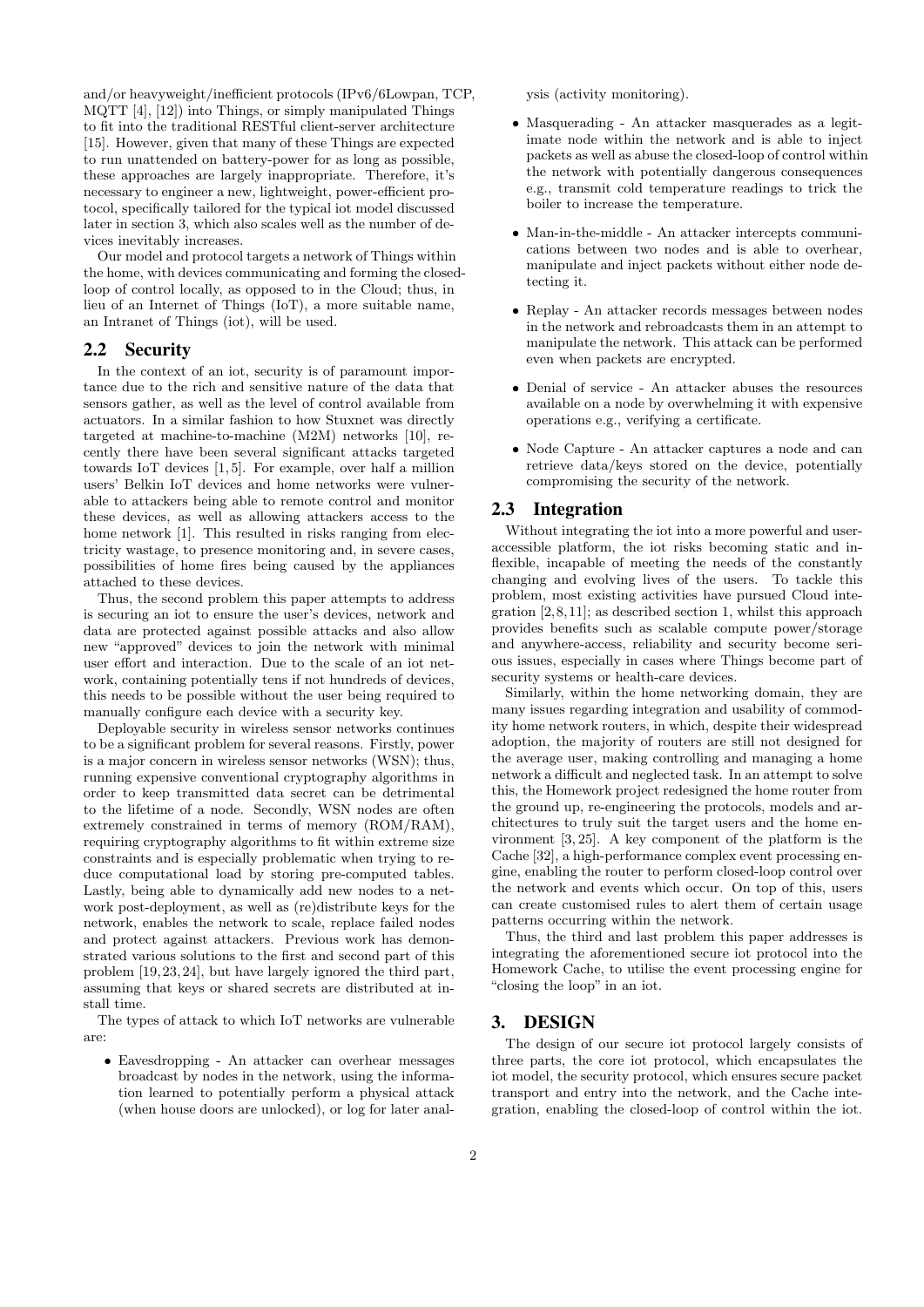This section will first describe our assumptions, followed by the design of the iot protocol, security scheme and Cache integration, respectively.

## 3.1 Assumptions

In designing the iot protocol, the following assumptions were made:

- The controller role is implemented on a PC and has sufficient resources available to process and store a large number of public keys for nodes within the network.
- Typical raw sensor data is non-critical, ephemeral and frequent enough such that occasional packet loss is acceptable. Additionally, we expect the network to be sufficiently well engineered, such that a sufficient percentage of packets are received to provide utility.
- The controller has sufficient resources available to generate and store secure pair-wise session keys for each node in the network.
- Things are typically retrofit into existing homes and structures, thus connecting these devices directly to power lines is impractical in most cases; instead Things must rely on battery-power and are expected to run for as long as possible.
- The network is deployed over a geographically small enough area, the home, such that it's unnecessary to perform packet gathering and compression between the source sensor and sink controller. Thus, intermediary nodes need not store keys for each of the surrounding nodes and can, if necessary, forward any encrypted packets received towards their destination.
- The majority of nodes deployed in an iot are situated within a secure property e.g., the home or office; due to the increased cost of tamper-proofing nodes, node capture is not deemed to be a significant issue and will not be mitigated against in this security protocol.

#### 3.2 Hardware and Software Platforms

Whilst many newer and more powerful sensor platforms are available today, much of the existing work for WSNs and WSN security has been developed for the TelosB mote, a 8Mhz TI MSP430 microcontroller with 48KB ROM and 10KB RAM due to its low-power operation and TinyOS support. TinyOS<sup>1</sup> is a lightweight operating system designed for embedded devices in WSNs and has strong support in academia, with many libraries and tools available.

#### 3.3 iot Protocol

In the design of an improved and fit-for-purpose iot protocol, we attempt to minimise radio usage in order to maximise the lifetime of a battery-powered Thing, sacrificing reliability where appropriate, whilst still ensuring robust and predictable operation. In this section, we first present the architectural model of a typical iot network, followed by the key design areas for achieving these goals within the protocol: reliability, integrity, liveness, minimising packet headers and ensuring correct operational semantics (at-most-once).

## *iot Model*

Within the Intranet of Things ecosystem, three distinct equivalence classes of devices exist:

- Sensors, devices which sense and receive input from the real world or another service, such as temperature sensors, presence sensors etc. Data from these devices is typically periodic, thus non-critical, only requiring integrity and not complete reliability.
- Actuators, devices which represent physical or digital outputs, such as displays, lights and functions on appliances, that present an RPC interface for a controller to call. Functions provided by these devices are expected to be carried out once and only once when requested, thus reliability and acknowledgements are needed to ensure reliable operation.
- Controllers, typically one device such as a PC or home router, which queries, connects and manages the network of sensors and actuators, orchestrating the closed-loop of interaction between sensor inputs and actuator outputs based on user-specified actions or rules.

Figure 1 presents the iot model with a variety of typical Things connected to the controller, with matching colours representing the closed-loop of control between each of the Things in the network. As discussed below, reliability varies with respect to the typical operations a device performs, which is portrayed with the solid and dashed directed lines.



#### *Reliability*

Typical Things within the iot are low-power embedded devices, relying on wireless communication which is inherently unreliable. Thus, it's necessary to implement reliability on top in order to ensure correct operation. However, whilst other approaches have simply chosen to run over TCP, which provides a fully reliable connection, our design opts for selective reliability on top of the unreliable packet stream. This enables the protocol to ensure critical packets are sent reliably, such as connection handshakes, as well as allow devices to save power and sleep after a transmission instead

<sup>1</sup> <http://www.tinyos.net/>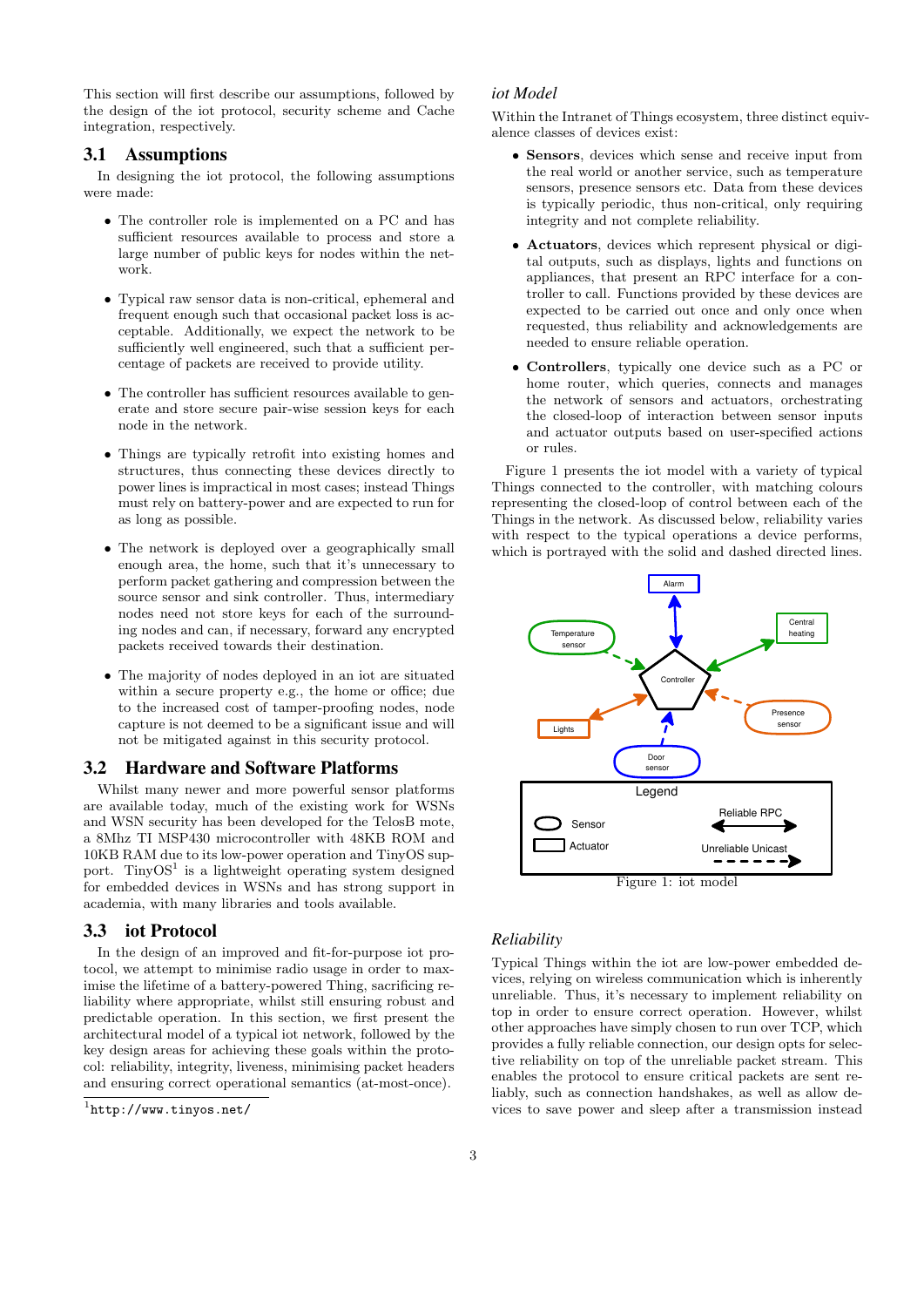of waiting for an acknowledgement when the data isn't critical, such as ephemeral sensor readings. Similarly, this also ensures commands sent to actuators from the controller are carried out at-most-once.

#### *Liveness*

Ensuring Things within the network are alive and accessible is another key issue, since wireless interference and depleted batteries are a real problem, causing the closed-loop interaction to hang or fail and Things within the network to waste power sending packets to devices that are no longer "out there". To resolve this issue, checks must be performed, using piggybacked messages where possible, to ensure that no extra bandwidth is wasted, such as a sensor periodically requesting a response to a reading. Otherwise standard pingack messages are exchanged.

#### *Integrity*

Whilst ensuring reliability of some data is not essential, it is however extremely important that any received data be correct. Values corrupted in transit would appear to the controller as seemingly correct, which could then cause the controller to issue invalid commands to an actuator. To ensure integrity of the data, a checksum of the data, provided by the security protocol, is transmitted with it and compared on the receiving side, verifying that it hasn't been altered in transit.

## *Protocol data unit*

One of the key aims of this protocol is to ensure low energy consumption, which on an embedded devices means transmitting as little as possible over the radio, as radio transmission is the most power-hungry operation for a node. Therefore it was imperative that our protocol adds very little overhead to the already small payload size.

Figure 2 shows the secure protocol data unit layout for the iot protocol. Channels are synonymous to ports found in TCP/UDP and enable devices to hold state for more than one connection and potentially take on more than one role. Sequence numbers ensure packet ordering, at-most-one semantics and protect against possible replay attacks. The command field designates the type of payload each packet holds e.g. sensor reading, handshake ack, actuator command etc. The low order bit of the command field, designated R, is used to indicate that the packet requires an acknowledgement. Additionally, the shaded region shows the encrypted and authenticated bytes, ensuring the sensitive data is kept secret and secure. The MAC field, contains the message authentication code (MAC), used for authenticating the integrity of the encrypted fields.

## 3.4 Integration

In this section we present the architecture design for integrating the iot into the Homework Cache, as well as describe in more detail how the closed-loop of control functions using the Cache and its related concepts.

As shown in figure 3, the integration architecture comprises of 3 main components, the iot network managed by the controller device, the iot proxy and the Homework Cache.



Figure 2: iot Protocol data unit, shading indicates bytes are encrypted and authenticated using a pairwise symmetric key.



Figure 3: iot integration into Homework Cache

## *Controller role*

In the previously described iot model, the controller role manages the network and orchestrates the closed-loop of control, receiving sensor messages and issuing actuator commands. The current implementation of the controller is implemented on TelosB a mote for TinyOS. Thus, in order for the controller to communicate with the Cache, the TelosB mote is connected to the host PC and provides a bridge into the iot network, allowing a PC-side application to issue commands, via the serial link, for the controller to carry out, and receive responses from the network e.g., sensor messages.

#### *iot Proxy*

To allow the controller and Cache to communicate, a suitably designed proxy is necessary. TinyOS provides the necessary libraries to facilitate mote-to-PC communication for a variety of languages, including Java, Python and C. These libraries communicate over the serial link to the mote and translate the incoming packets to the correct format and endianness. Due to the abundance of documentation available, the proposed proxy design is implemented using the Java library. Similarly, the relevant libraries and support are also available for the Cache, which use RPC, in Java.

Within the Java-based proxy, there are two threads:

- A receiver thread which receives incoming packets from the iot network and then inserts the relevant messages formatted as tuples into the Cache, e.g., sensor 2 temperature is 22C.
- A sender thread that registers automata to the Cache and then receives messages from these automata, such as alerts and commands, and forwards them to the controller to be actioned within the network e.g., sensor 2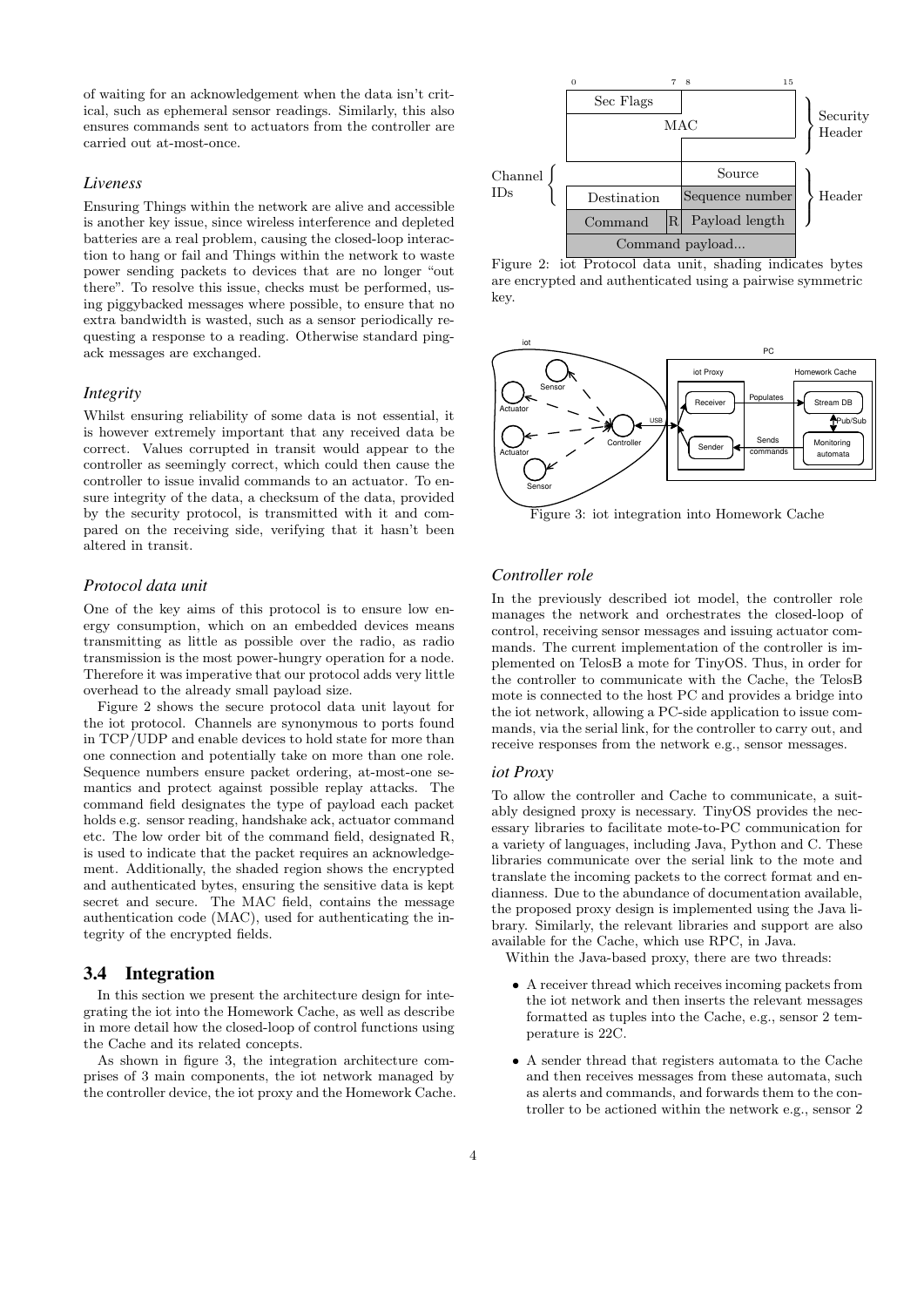is too hot, turn down the thermostat.

#### *Homework Cache*

The Cache combines both publish/subscribe and stream database concepts, to create a powerful and flexible complex event processing engine. Within the cache, automata, written in the Glasgow Automaton Programming Language (GAPL), are used to detect complex events patterns which occur over the cached streams and relations within the database. As previously mentioned, the proxy registers automata against the cache, after which, the automata subscribe to the necessary topics within the Cache; each time a tuple is inserted into a relevant topic stream in the Cache by the receiver thread, automata subscribed to this topic receive an event containing the tuple. The automaton can then process the tuple, lookup/update/insert tuples into relational tables or streams within the database and then, if necessary, send a relevant event to the sender thread, to be forwarded to the iot network.

This enables the iot closed-loop of control to not only obey simple rules, such as the temperature falling below a set limit, but also allows for complex patterns to be ascertained over longer periods of time, such as detecting when users are home most often and adjusting the heating appropriately before they arrive home. Similarly, because of the dynamic nature of automata, which can be registered and removed freely during run-time, new rules can be added and old ones modified easily, evolving in-sync with the user and their lifestyle.

#### *Automata*

Automata, programs written in the GAPL programming language, use memory and control structures exposed by the language, in a similar fashion to C, rather than more traditional declarative languages, such as SQL, which consist of predefined and nested queries. Additionally, automata are not only able to maintain local state, but are also able to interact with state in event streams and relational tables, both locally and remotely. These key concepts enable programmers to perform dynamic and complex pattern matching over high-speed data streams, whilst also maintaining persistent stores of selected data, in the form of relations. The rest of this section will describe a simple automaton designed for testing the iot integration architecture and describe some of GAPL's features in more detail.

Figure 4 shows a basic automaton which reports back to the proxy when a Thing, which senses temperature, has sent a temperature that has exceeded its set limits, previously set by the user via the proxy. In this example, the automaton subscribes to the *Temp* topic by binding it to a local variable t. This enables it to receive an event, containing a Thing ID and temperature reading, every time it is delivered to the Temp topic e.g., Thing 2 senses 22C. Similarly, associations allow the automaton to access and modify persistent tables via lookup and insert calls, in this case the TempLimits table, containing upper- and lower-bound limits for each temperature sensing Thing. The behavior clause allows the automaton to interact with the aforementioned subscriptions and associations each time a temperature event occurs; upon receiving an event, the automaton attempts to find upperand lower-bound limits for the event's Thing ID; if found, it checks to see if the event's temperature reading has exceeded the limits and, if so, notifies the process which registered the

automaton via a send call, passing with it the related data and a relevant message.

To extend this, a further association could be made to an average temperature table, allowing the automaton to log a Thing's temperature over a period of time, potentially using this data to inform the registered process or manipulate other streams or tables.

```
subscribe t to Temp;
associate limit with TempLimits;
identifier id;
sequence s ;
behavior {
    id = \textbf{Identity}(\text{t}.\text{src});<br>if (\textbf{hasEntry}(\text{limit}, \text{ id}))upperLimit = seqElement (lookup (limit , id), 2);lowerLimit = seqElement (lookup (limit , id), 3);if (t . temp >= upper Limit)s = \text{Sequence}(\text{t.src}, \text{ t.temp}, \text{ upperLimit});\mathbf{send}(s, \text{ 'temp } exceeded \text{ upper } limit!');}
       else if (t.\text{temp} \leq \text{lowerLimit}) {<br>s = Sequence (t.src, t.\text{temp}, \text{lowerLimit}) :
           s = \text{Sequence}(\text{t}.\text{src}, \text{ t}.\text{temp}, \text{ lowerLimit});<br>
\text{send}(s, \text{'temp below lower limit!'});}
  }
}
```
Figure 4: Temperature limit automaton

## 3.5 Security

In this section we present the design of our security protocol, enabling new devices to join the network without the need of a shared secret or any physical interaction with the controller. As discussed later in section 7, there are many existing security protocols available for TinyOS, including TinySec [19] and MiniSec [24] for symmetric cryptography and TinyECC [23] for asymmetric cryptography, as well as a variety of other key distribution schemes [14,21,26–28,31, 33]. The security protocol design we propose does not claim to demonstrate a completely new protocol, but is instead a novel combination of the previously described work, MiniSec and TinyECC, based on a conventional security algorithm, Transport Layer Security (TLS), commonly used in desktop machines today.

The key problem with previous approaches to WSN security is key distribution, in which approaches either assume that a network-specific shared secret, key or ID is preinstalled onto some or all of the nodes and thus distribution is not an issue, or the structure of the network is planned and predetermined, with designated high-power nodes to aid in distribution, see section 7. However, this is impractical for networks containing many tens of nodes, entering in a piecemeal fashion and for administration by a novice user expecting device installation to be simple. Thus, a secure key distribution method must be devised to ensure new nodes can join the network without the need to be reprogrammed.

To solve this problem we propose the security protocol design described below and in figure 5. Our design attempts to alleviate complex physical interactions between devices performed by the user [21] and remove the need to design and configure the network, which for the average home user would be non-trivial. Later sections, 4 and 5, describe the choices made in designing this protocol.

Prior to deployment, nodes will need to be bootstrapped with unique public/private key pairs, a public key certifi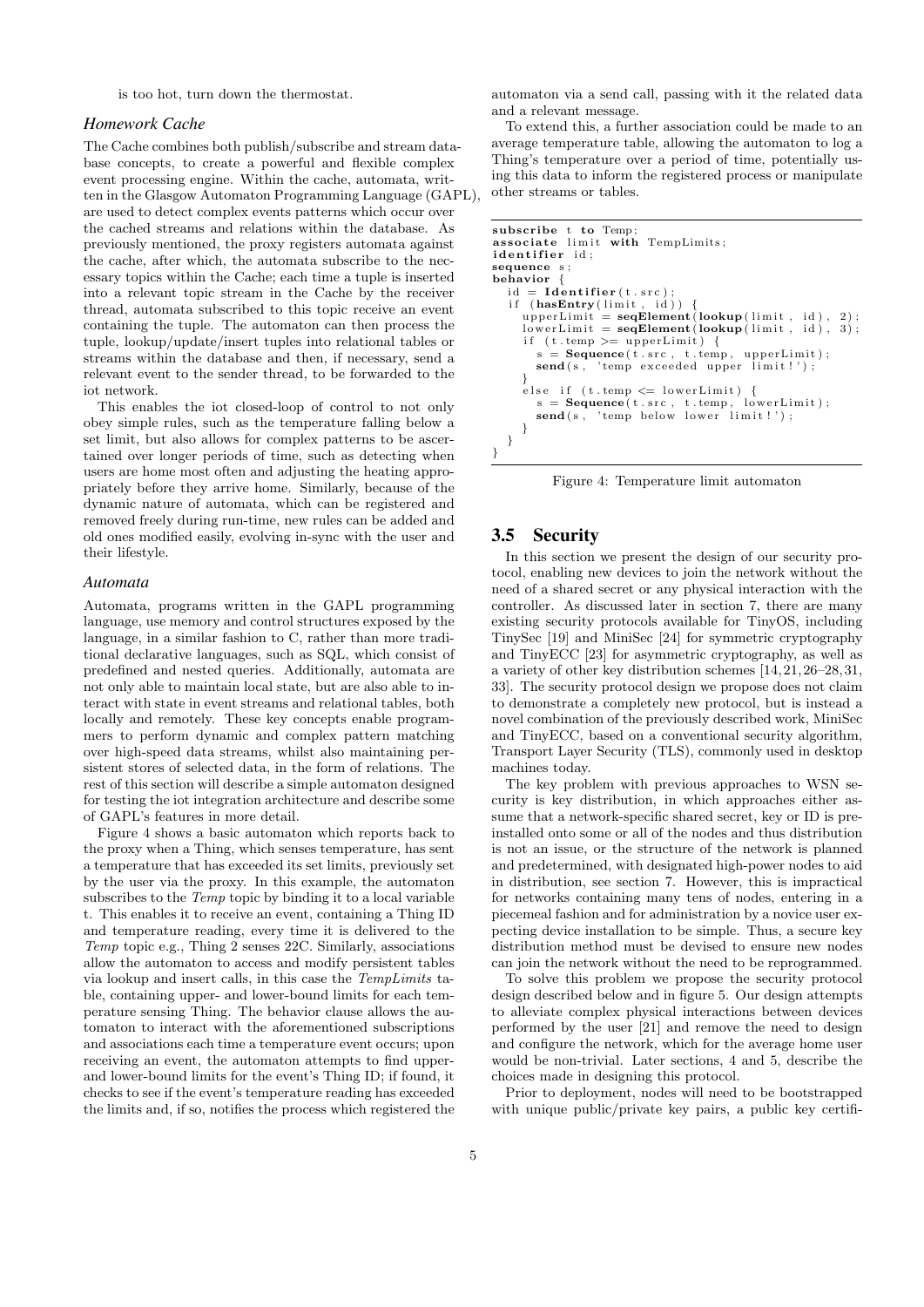cate and the CA's public key. In a commercial scenario this would require cooperation with trusted manufacturers to create these keys and certificates. After this the protocol is as follows:

- 1. Initiate discovery mode on the node; node now accepts and verifies incoming certificate requests.
- 2. Initiate query on controller; controller sends a broadcast query with its public key certificate.
- 3. The sensor receives the request with the certificate, verifies its authenticity using the CA public key and, if successful, it sends a response with its own certificate.
- 4. The controller receives the response with the sensor's certificate, verifies its authenticity using the CA public key and replies with an acknowledgement.
- 5. The sensor receives the response ack, generates a random nonce value (to protect against replay attacks), then encrypts it with the controller's public key and signs it with its own private key before sending it to the controller.
- 6. The controller receives the signed and encrypted nonce. It first verifies the signature; if invalid it can either request the nonce again or abort the key exchange and waste no further resources. Otherwise it then decrypts the nonce value. The controller then generates a new symmetric key, encrypts it and the nonce with the sensor's public key and signs with its own private key.
- 7. The sensor receives the signed and encrypted key and nonce. It first verifies the signature; if invalid it can either request the key response again or abort the key exchange. Otherwise it then decrypts the key and nonce value, verifying that the nonce is equal to the one it sent earlier, confirming the key response has not been replayed. Using the symmetric key, the sensor then initialises the symmetric encryption code and then sends a handover message, encrypted using the symmetric key, to the controller to signal it has received the key and is ready to communicate using it.
- 8. The controller then receives the symmetric handover message, decrypting it to confirm its authenticity, and replies with an acknowledgement, also encrypted using the symmetric key. The two devices can now communicate securely using the symmetric key.

## 4. ASYMMETRIC SECURITY

## 4.1 TinyECC

To enable secure key distribution, asymmetric cryptography provided by elliptic curve cryptography (ECC) using TinyECC [23] is used. Whilst TinyECC demonstrates the feasibility of using software-based public key cryptography via ECC on low-power microcontrollers, it is still extremely expensive in respect to code size (>15KB), RAM utilisation (3KB) and operational speed, taking up to 5 seconds per operation. Therefore, it's necessary to use it as little as possible and switch over to the far cheaper symmetric key cryptography to keep the connection secure for the rest of its lifetime, in which encrypt and decrypt operations take  $<$ 2ms.



Figure 5: Security protocol sequence diagram

## 4.2 Denial of service protection

Because of the significant cost in verifying a certificate, it would be possible for an attacker to perform a denial of service attack on a node by sending it fake certificates. To reduce the severity of this attack, Things in the network will only accept and process asymmetric packets during a set window of time after the user presses a button on the device. This also provides demonstrative identification for the user, enabling the user to physically control and understand which devices are communicating, similar to WIFI protected setup (WPS) built into commodity home routers.

## 4.3 Man-in-the-middle protection

However, using TinyECC alone will not ensure authentication and won't protect against man-in-the-middle attacks. To perform authentication we propose the use of an offline trusted certificate authority (CA) to create public key certificates for nodes. These certificates are then installed on the nodes at compile time along with the node's private/public key pair and the CA's public key. This enables new nodes to have their public key certificate authenticated by other nodes using the CA's public key, before the node's respective public keys are used to exchange the key. This allows nodes to join any network without a previously bootstrapped shared secret symmetric key, unlike other pre-deployment approaches which would require re-bootstrapping the node with the new shared secret symmetric key each time the node joined a new network.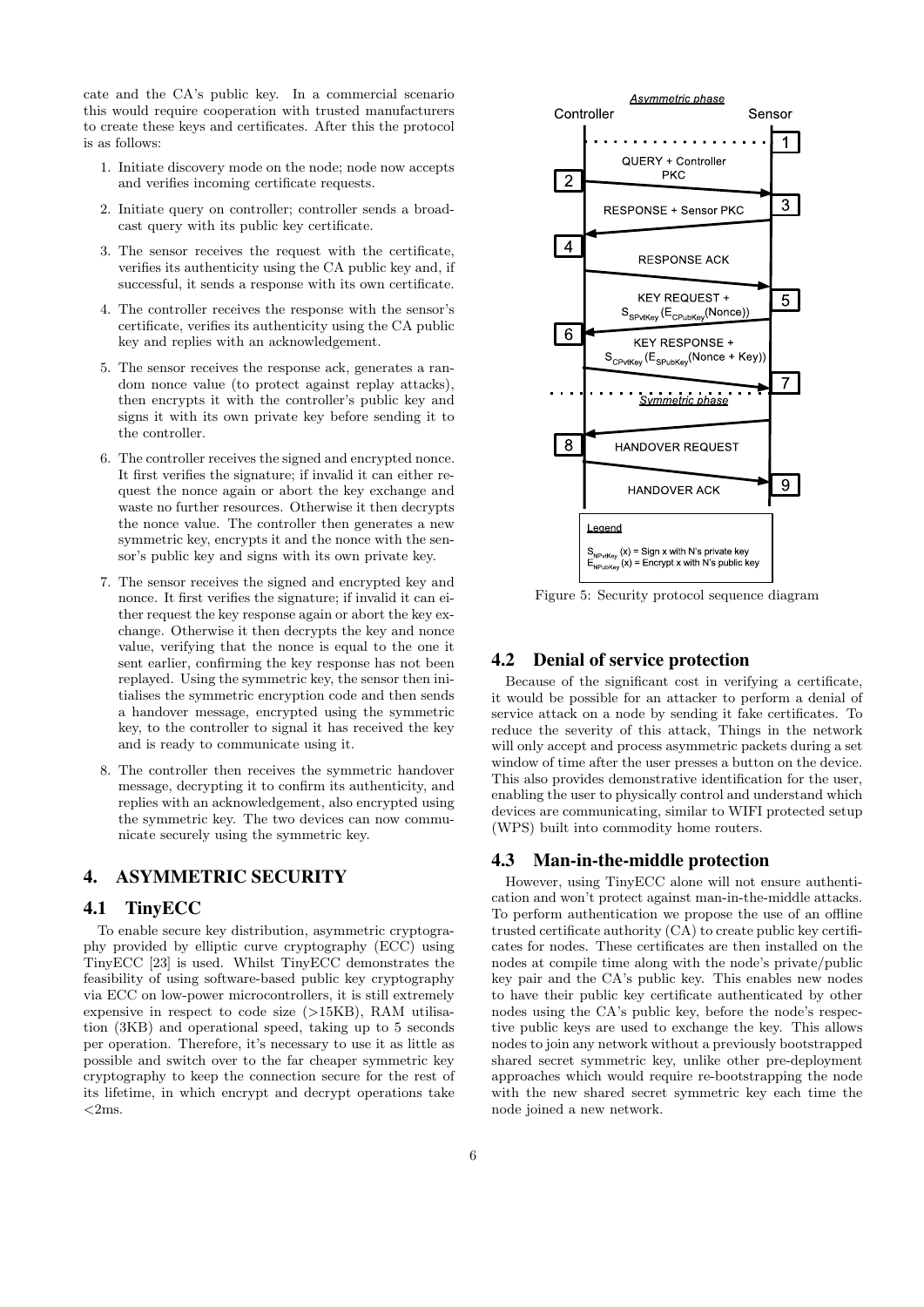After the nodes have verified each other's authenticity, they are then able to exchange the symmetric key in secret using asymmetric encryption and decryption, followed by handing the connection over to use just symmetric cryptography.

#### 4.4 Optimisations

To enable ECC to operate within reasonable time bounds on microcontroller platforms, such as the TelosB mote, various optimisations were made in TinyECC, which uses precomputed tables and values created at initialisation to speed up the cryptographic operations. When using TinyECC to perform encryption and authentication, the state computed by these operations overlaps, requiring re-initialisation between operations. To reduce this overhead, we implemented state saving and switching, requiring initialisation to be performed only once for each encryption and authentication module, saving valuable seconds over the entire key exchange. The benefits are further detailed in the evaluation in section 6.

## 4.5 Asymmetric costs

Whilst the overarching aim of our iot protocol is to minimise transmission and save as much power as possible, due to the use of asymmetric cryptography for public keys and certificates in which keys and certificates are 40bytes and 20bytes, respectively, large packet sizes are unavoidable. Similarly, whilst TinyECC makes public key computations feasible on embedded devices, combining them in our proposed protocol to provide both authentication and encryption over an insecure channel for the key exchange results in a onetime high cost, taking less than a minute to complete. However, because it's only performed once, the high initial cost is amortised over the lifetime of the node.

#### 5. SYMMETRIC SECURITY

## 5.1 Block cipher algorithm and mode of operation

After the handover has occurred, symmetric cryptography is used to keep the connection secure for the duration of its lifetime. The symmetric cryptography used is based on the MiniSec implementation ported from Rogoway et al's Offset Code Book mode of operation (OCB) [29] and Law et al's Skipjack block cipher algorithm [22] implementations. However, due to the inadequacy of various parts of the extended implementation by MiniSec [6], including being written for TinyOS 1.0, allowing only one encrypted connection per node, various memory allocation bugs and inefficient initialisation vector (IV) synchronisation, much of the code was rewritten to work correctly and more efficiently for TinyOS 2.1.

## 5.2 Man-in-the-middle and Masquerading protection

Similar to the asymmetric component of the protocol, to prevent man-in-the-middle and masquerading attacks, authentication is necessary, ensuring that a message sent from a Thing in the network is genuine and hasn't been tampered with in transit. To do this a message authentication code (MAC) block needs to be generated from the encrypted data. Unlike cipher block chaining (CBC) and CBC message authentication code (CBC-MAC), which encrypt/decrypt and

authenticate the data independently using two unique keys, we use the offset code book (OCB) mode of operation for block ciphering, enabling both encryption/decryption and authentication to be completed in one pass over the data using just one key, realising a slight decrease in time [14] and significant saving in space used for storing the key.

## 5.3 Semantic security

In order to ensure semantic security, in which duplicate packets don't encrypt to the same ciphertext, a 64-bit monotonically increasing IV is used for each connection. This would normally require the 64-bits IV to be transmitted to the receiving node, which is extremely costly when attached to each packet. However, using the last bits (LB) optimisation coined in MiniSec, we are able to just transmit the last n bits of the counter and with some resynchronisation logic on both ends, withstand packet loss of up to  $2^n$  packets before resynchronisation occurs. In our protocol we chose to send the last 6 bits of the counter, due to sharing the byte with another field. In the case of the IV wrapping around, to remain semantically secure the controller only needs to generate a new symmetric key and distribute it before the wrap occurs.

When MiniSec was developed, Skipjack was chosen as the underlying block-cipher due to its efficient implementation and low memory footprint [22]. However, Skipjack uses a maximum key length of 80-bits, which as of 2010 NIST classifies as insecure for long term use [7]. As a temporary measure, the controller can choose to re-issue a new session key for each node after an arbitrary period of time.

## 6. EVALUATION

To evaluate our proposed protocol we observed several key attributes related to our initial requirements of an efficient, lightweight protocol that attempts to minimise radio transmission. The rest of this section will discuss the iot implementation size for the various roles, followed by the packet overheads compared to other existing protocols, the key exchange timings with the related optimisations to ECC and lastly, the overall end-to-end system performance.

Things, specifically sensors and actuators, are expected to run on low-power constrained devices, thus it's paramount to ensure an iot protocol not only fits within the constraints of a typical Thing, but that it also leaves adequate space for applications to be built on top of it. Table 1 shows the implementation size, ROM and static RAM, across the three roles. In the current implementation the actuator demonstrates the lowest overhead with only the iot protocol and LED library linked into the TinyOS compile, leaving approximately 13KB ROM and 4KB RAM for applications. Given that actuators and sensors are only expected to compute very little, this should provide significant space for applications, except, perhaps, in the case when local filtering is necessary; this is demonstrated by the sensor role which shows a significant increase in the ROM size due to the inclusion of the temperature libraries for TinyOS; however, it is still well within the constraints of the environment. Lastly, the controller role demonstrates the largest size, due to the extra processing and state involved in managing the network. Unlike the sensor and actuator, the controller is not definitively bound by the same constraints, and is expected to run on a more powerful device. Whilst old, the TelosB mote still represents a middle ground for embedded devices in terms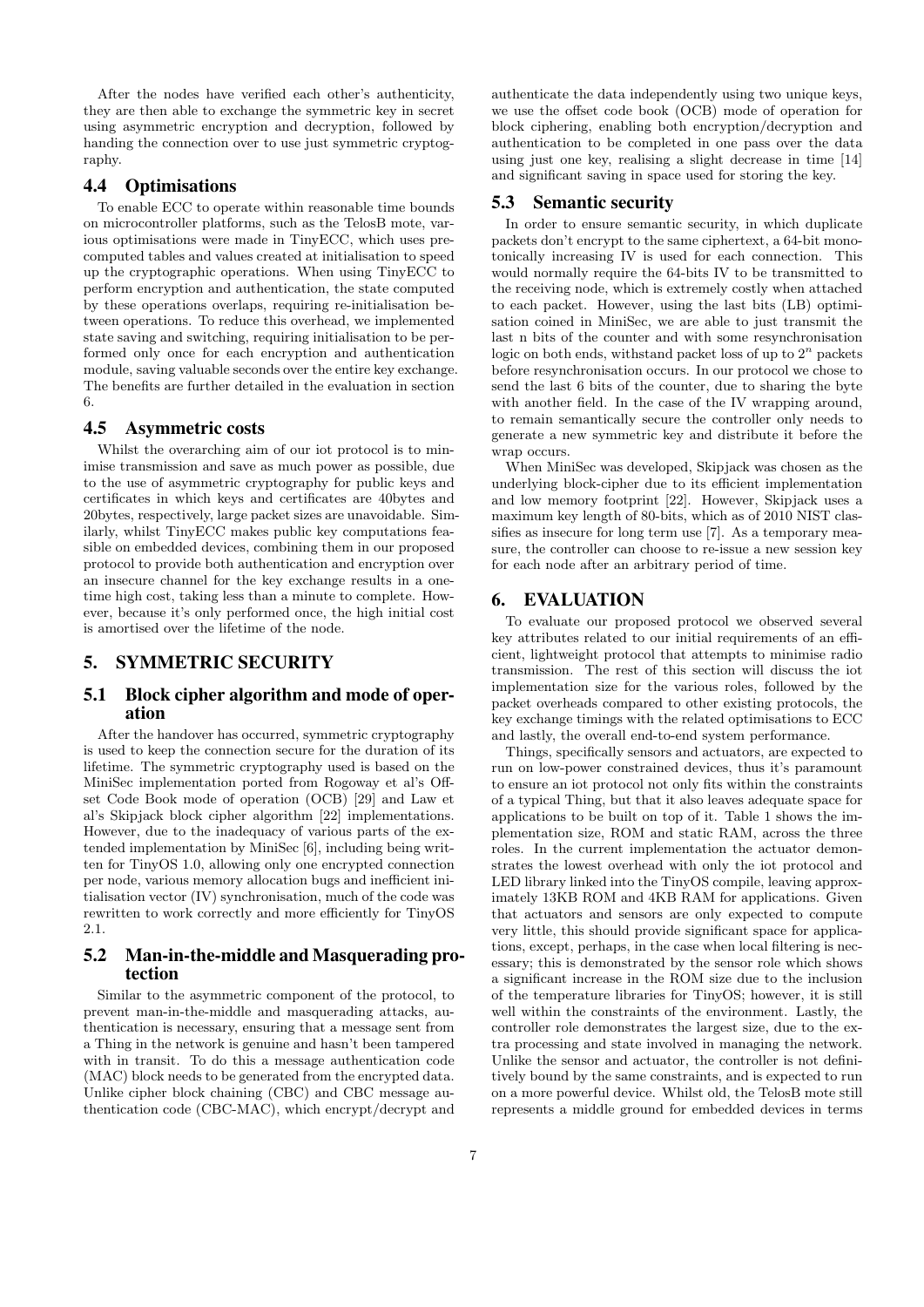of ROM and RAM, compared to the popular Arduino platform sporting only 32KB ROM and 1-4KB RAM<sup>2</sup>. However, recent MSP430 and ARM microprocessors have significantly increased amounts of storage available, up to 512KB ROM and 64KB RAM.<sup>3</sup>

The most important requirement of our protocol is to minimise radio transmission; in order to ensure this, we not only try to decrease the number of packets sent, but also the size of the packets. In table 2 we compare our packet header overheads against the popular and one of the most significant IoT protocols, 6LowPan combined with the security extension, AES-CCM. For traditional 802.15.4 radio, the maximum advised packet size is 128-bytes. 6LowPan, a minified IPv6 protocol, compresses its normally 128-bit addresses to 64- or 16-bit addresses in order to reduce its overhead. Within a smaller number of bytes compared to an un-encrypted 6LowPan packet with 16-bit addresses, our proposed protocol is able to also ensure that a packet is both secure and authenticated, adding only 4 bytes of overhead to an un-encrypted packet for the MAC. In the current implementation there is still room for possible improvement, as demonstrated by MiniSec which discussed removing the group and crc fields from the TinyOS packet, reducing the overhead by a further 3 bytes.

In order to create a user-friendly, dynamic and flexible key distribution scheme, we opted to use public-key cryptography with TinyECC. In section 4, we argued that whilst TinyECC still exhibits a considerable cost in terms of storage, speed and overhead, the full key exchange only has to be performed once and is amortised over the lifetime of the node; subsequent key exchanges could use the existing symmetric-secured channel. Table 3 shows the average time for switching between modes and the overall time for the entire key exchange outlined in section 4. TinyECC uses precomputed tables and values based on the public-key to be used for an operation, thus when using different publickeys multiple times to perform a sequence of encrypted and authenticated actions, such as in the proposed iot protocol, these tables need to be recomputed each time in order for them to be effective; this adds a significant overhead of around 20 seconds between the communicating nodes. To reduce this, we added an optimisation to save previously initialised state, thus removing the need to recompute the state for a given public-key the next time it is used; this gives us a fully authenticated and secure key exchange taking just under a minute to complete, split between the two nodes. Because the ECC computations are split between the two nodes, porting the controller role to a more powerful platform would significantly reduce the exchange time, further minimising the time the sensor/actuator node needs to power and listen on the radio.

Lastly, table 4 presents a break-down of the system performance, providing average timings and their standard deviations for each part of the system. Rows  $a$  and  $b$  show the average timings for encrypt and decrypt operations of 4 bytes, including header fields and a 1 byte payload (e.g., sensor reading); contrasting this to row  $c$ , which presents the average time for an RPC call (consisting of two messages, each with 4 bytes encrypted), shows that the encryption/decryp-

tion operations only add around 8ms of overhead for each message, with the sending/receiving of a message averaging 26ms. Row d shows the length of time taken for the proxy to publish a sensor reading to the cache, followed a subsequent send() call made by a subscribed automaton which issues a command back to the proxy, based on the received reading. Row e includes c, with the addition of the sensor reading now propagating from the controller through e and back, via the serial link; similar to c, the serial link adds a significant overhead, taking around 19ms for a message to pass from the controller to the proxy. Lastly, to capture the end-to-end time, from sensing to actuation, row  $f$  combines rows  $c$  and e, in which the RPC is split across the sensor $\rightarrow$ controller and controller→actuator messages. Thus, the closed-loop of control takes 109ms from sensing to actuation<sup>4</sup>. Due to the non-time-critical nature of an iot, providing sub 100ms response-times isn't necessary, thus, the overall performance is sufficient to provide a suitably real-time iot.

As described in section 3.3, ensuring reliability, for some messages, and liveness, for all connected Things, is important for the iot to operate correctly and responsively. In the case of sensors, readings are non-critical and expected to occur frequent enough such that the iot won't be affected by occasional packet loss; thus, in the case of packet loss the closed-loop of control is only potentially delayed, if the reading isn't redundant, by the sensing frequency. However, in the case of the actuator, commands issued by the controller are sent reliably. Thus, if a packet is dropped, retries occur after a set period, exponentially increasing until the command is either acknowledged, or the controller has deemed the actuator is completely unresponsive and has potentially died. In the current design, the sender waits for 40ms for a response before retrying, doubling this wait, either until the receiver replies or the number of attempts reaches 5. The initial wait of 40ms ensures the receiver has sufficient time to decrypt larger encrypted payloads. In the case of a single packet loss, the response time increases to around 253ms; in the worst case of 5 packets lost, the response time increases to 918ms, which still ensures a reasonably responsive performance with respect to the non-critical nature of an iot.

## 7. RELATED WORK

## 7.1 IoT protocols

Given the recent surge of popularity for the Internet of Things, many developers, manufacturers and standards bodies have attempted to create a solution for their view of the IoT, each differing greatly and often being proprietary within their own ecosystems.

The IETF Core working group have proposed a new standard, the Constrained Application Protocol (CoAP) [15], which aims to coerce Things within the IoT to fit into the traditional RESTful client-server architecture that is commonplace on the Internet today, removing the need for specialised platforms or applications to access them. The protocol is built to operate on unreliable UDP links, providing support for reliable delivery on top when needed. In an attempt to be power-friendly, services can subscribe to Things,

 $2$ Arduino Uno - [http://arduino.cc/en/Main/](http://arduino.cc/en/Main/ArduinoBoardUno) [ArduinoBoardUno](http://arduino.cc/en/Main/ArduinoBoardUno)

<sup>3</sup>FreeScale ARM - [http://www.freescale.com/webapp/](http://www.freescale.com/webapp/sps/site/taxonomy.jsp?code=KINETIS_L_SERIES) [sps/site/taxonomy.jsp?code=KINETIS\\_L\\_SERIES](http://www.freescale.com/webapp/sps/site/taxonomy.jsp?code=KINETIS_L_SERIES)

<sup>4</sup>An additional ack is also sent by the actuator, but this does not have an effect on the response time of the actuation itself.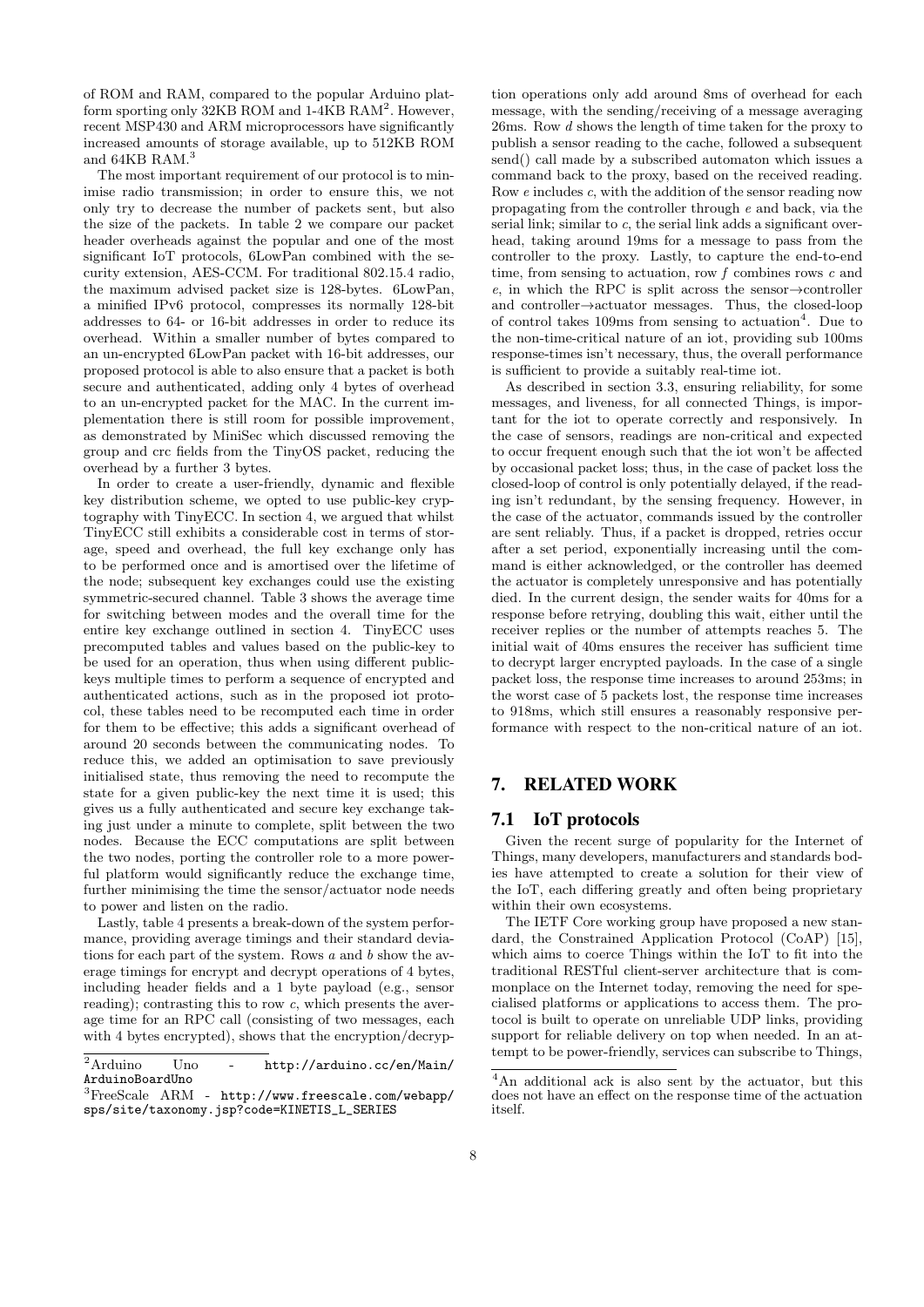| Secure iot Protocol |                 |                 |                 |
|---------------------|-----------------|-----------------|-----------------|
|                     | Controller      | <b>Sensor</b>   | Actuator        |
| ROM size            | $38.178B(80\%)$ | 41.016B(85%)    | 34.988B (73%)   |
| RAM size            | 7372B (74%)     | 6,208B $(62\%)$ | 6.142B $(61\%)$ |

Table 1: Secure iot protocol size for Controller, Sensor and Actuator roles on the TelosB (8Mhz, 48KB ROM, 10KB RAM)mote.

|                         | $T_{\text{inv}}OS +$ Secure iot Protocol   6LowPan + AES-CCM |     |
|-------------------------|--------------------------------------------------------------|-----|
| Cleartext header        | $14B + 6B$                                                   | 25B |
| <i>Encrypted header</i> | $14B + 10B$                                                  | 46B |

Table 2: Comparison of payload overhead for our Secure iot (Symmetric security payload) vs 6LowPan with 16-bit addresses + AES-CCM.

|                                     | TinyECC | $TinyECC + optimisations$ |
|-------------------------------------|---------|---------------------------|
| Authentication to Encryption        | 1.4s    |                           |
| <i>Encryption to Authentication</i> | 2.5s    |                           |
| Asymmetric key exchange             | 80.4s   | 57.1s                     |
| $\alpha$ $\alpha$                   |         |                           |

Table 3: Comparison of the module switch over and overall asymmetric key exchange durations with normal TinyECC and TinyECC with the save state optimisations implemented.

| Closed-loop flow                                                                                   | Mean time          | $\sigma$          |
|----------------------------------------------------------------------------------------------------|--------------------|-------------------|
| a) Symmetric encrypt sensor message (4 bytes)                                                      | 5 <sub>ms</sub>    | 0 <sub>ms</sub>   |
| b) Symmetric decrypt sensor message (4 bytes)                                                      | 2.9 <sub>ms</sub>  | 0.3 <sub>ms</sub> |
| c) Thing $\rightarrow$ Thing RPC (symmetric encrypt/decrypt)                                       | 68.9 <sub>ms</sub> | 5.8ms             |
| d) $Proxy \rightarrow Cache/Automaton \rightarrow Proxy$                                           | 1.1 <sub>ms</sub>  | 0.9ms             |
| e) Controller $\rightarrow$ Proxy $\rightarrow$ Cache $\rightarrow$ Proxy $\rightarrow$ Controller | 40.4 <sub>ms</sub> | 1.5 <sub>ms</sub> |
| f) Sense $\rightarrow$ Cache $\rightarrow$ Actuate                                                 | 109.3ms            | 6ms               |

Table 4: A break-down of the steps within the closed-loop flow of control from sensing through to actuating, showing the mean time and standard deviation  $(\sigma)$  for each step of 200 samples.

such as sensors, instead of polling for updates from these devices, allowing them to save power and enter sleep modes. Whilst bringing Things into the client-server architecture eases the adoption of such devices, it forces them to adopt an architecture that simply isn't suited for them considering their low-power constraints, placing restrictions on their availability, reliability and resources. Similarly, it also potentially poses serious security risks if simply plugged-in to the Internet [1].

Building on top of this, the OpenWSN project at UC Berkeley proposes a software stack sitting on top of an 802.15.4 enabled device and below CoAP/HTTP, consisting of 6Lowpan, a compressed IPv6 for embedded devices, combined with RPL, an IPv6 routing protocol for lossy wireless networks and TCP/UDP transport protocols.

As previously discussed, many manufacturers have integrated power-hungry WIFI chipsets and connect the devices directly to the Internet or to their Cloud service  $[2, 8, 11]$ , without significant consideration for the power and security issues that result. Whilst these devices gain the power and connectivity of the cloud, this couples them directly to it, and increases the chance of failure, due to services going down, limited Internet connectivity and potentially raises issues regarding data ownership and privacy/loss [9]. Additionally, as a result of this direct Internet and Cloud connectivity, devices needlessly waste power and are at a greater risk to security threats [1, 5].

## 7.2 WSN Security

There have been several different attempts to efficiently secure WSNs [14, 19, 21, 23, 24, 26–28, 31, 33], however none match the iot requirements enumerated in section 3.3.

TinySec [19], a symmetric cryptography library for TinyOS 1.0, was an initial effort on TinyOS to address security, intending to demonstrate that software-based cryptography was possible on constrained devices with minimal power overhead. To achieve this, TinySec was designed around WSNs' extreme resource constraints, taking advantage of some of these constraints, such as the limited networking bandwidth, optimising the security primitives in order to reduce the security overhead added to each packet. One such optimisation was the use of a reduced initialisation vector for the cipher block chaining mode of operation, which combined several of the existing header fields and added a 2 byte counter, ensuring the initialisation vectors wouldn't clash between nodes sending the same packet. Whilst the IV is significantly smaller than conventional security protocols, which would reduce time until IV reuse, TinySec argued that this wasn't an issue, demonstrating that using an average send rate of 1 packet per minute, IV reuse would not occur for 45 days.

MiniSec, another symmetric cryptography library for TinyOS 1.0 and a successor to TinySec, was created to further improve the security provided by TinySec, adding replay prevention and also improving upon the minimal security overheads which TinySec achieved. To achieve the increase in security, MiniSec chose to increase the initialisation vector size from 2 bytes to 8 bytes, however, instead of transmit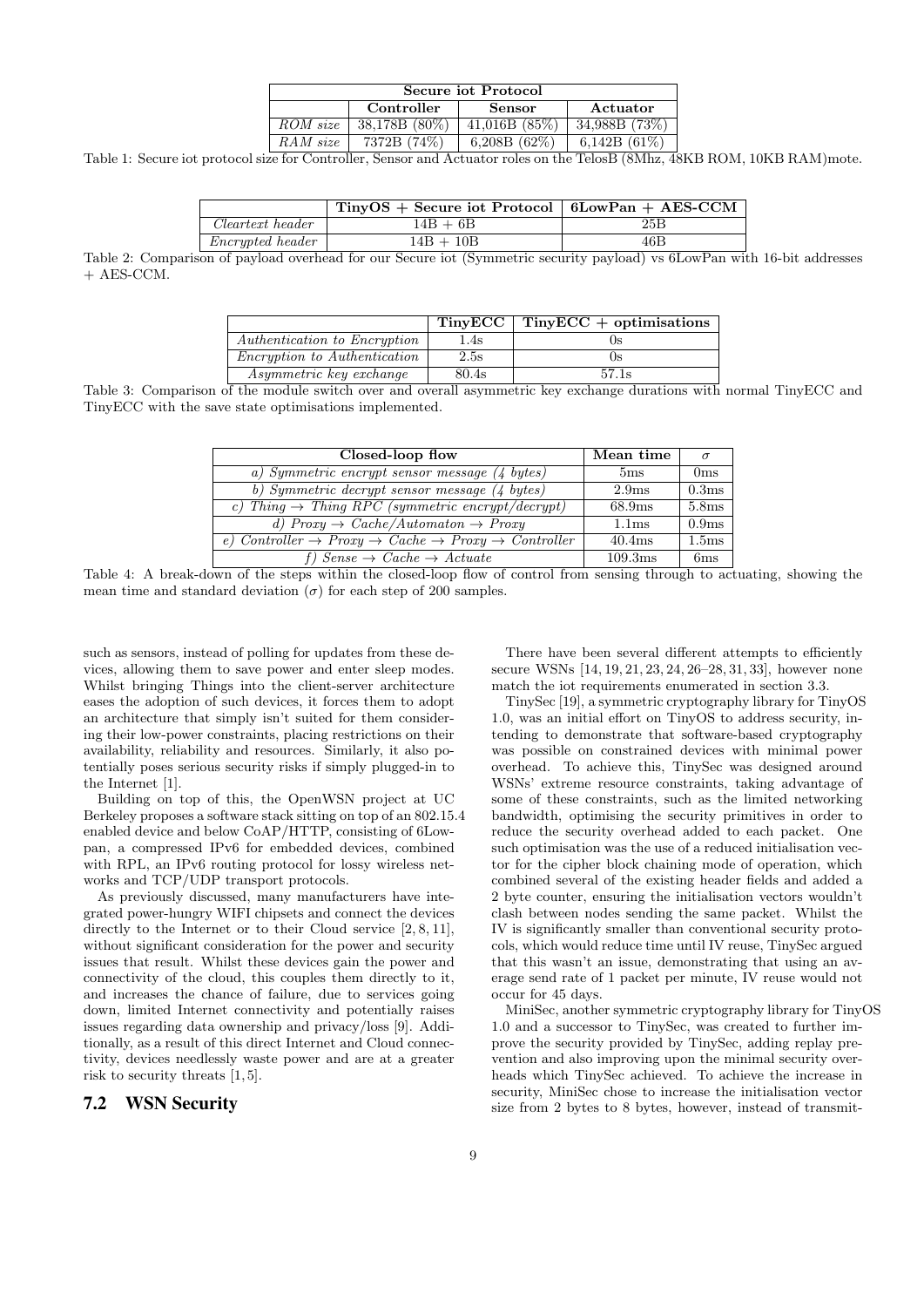ting the whole 8 bytes, MiniSec sends only the 3 last bits (LB) within the pre-existing packet length field, thus incurring no additional overhead for the IV on top of the normal TinyOS packet. To ensure the LB optimisation works correctly, both communicating nodes must maintain state for the counter and perform counter resynchronisation upon significant packet loss  $(>2^3$  packets). This counter state is also used to ensure replay prevention, requiring all received packets to have a higher IV than the local state.<sup>5</sup>

Until recently, asymmetric security, namely RSA, was deemed infeasible on microcontroller platforms, taking on the order of tens of seconds to complete public key operations [23]. However, this is no longer the case with the development of elliptic curve cryptography (ECC), in which not only are public key operations feasible within several seconds, but key lengths are reduced whilst still providing the same level of security as longer keys in more traditional asymmetric algorithms such as RSA.

There are many other complex key distribution schemes which require hierarchical networks of devices [28, 31] and predetermined deployment strategies to enable efficient key distribution. Rahmun et al present a solution for such a hierarchical network [28], consisting of a network of heterogeneous nodes, in which high-resource nodes store node IDs for surrounding low-resource nodes and provide authentication for the key exchange process between low-resource nodes using ECC. However, this scheme requires expensive highresource nodes that need to have the low-resource nodes' IDs stored ahead of time, and also need to be tamper resistant to protect against node capture, further increasing the cost. Another viable alternative, pairings-based key distribution schemes, such as TinyPBC [26], provide efficient key pairings  $(<5s)$  but require nodes to know each other's ID  $a$ priori, which can prove difficult to do with authentication.

Other proposed key distribution schemes such as TinyPK aim to sacrifice immediate authenticity and security on the mote by only performing the public key operations on the more powerful server side [33]. In contrast, Message-in-abottle [21] relies entirely on a portable faraday cage like barrier to allow devices to secretly communicate in the clear. Whilst it achieved the goal of distributing keys, it sacrifices elegance, usability and scalability, by having to manually place devices inside a lead pipe each time a key needs to be issued.

## 8. CONCLUSION

Our proposed model and protocol demonstrates a thoughtful approach to designing a secure and efficient Intranet of Things. Compared to other approaches which have used power-hungry WIFI or heavyweight protocols, our protocol attempts to minimise radio usage on 802.15.4 platforms, in an effort to prolong the lifetime of battery-powered Things. In light of existing and recent M2M/IoT attacks, our protocol has been secured against a variety of attacks, ensuring the user's data, privacy and, most importantly, home is safe from remote control, monitoring and other malicious activities. The protocol also demonstrates a usable, secure and scalable method for enabling users to add new devices to the

network, without the need for network-specific pre-shared secret keys or complex configuration, via the use of public key cryptography, provided by TinyECC.

Additionally, by integrating our iot protocol into the Homework Cache locally, the closed-loop of control can be fully realised, providing the possibility for dynamic and powerful interactions between the user and Things located around the home, without the privacy and reliability risks associated with the Internet and Cloud. The implementation was developed for the TelosB mote running TinyOS, and the source code has been made available online<sup>6</sup>.

## 9. FUTURE WORK

Whilst we have presented a solid foundation for the iot, in the form of a secure and efficient protocol integrated into the Homework platform, there are many possible extensions/improvements. This includes porting the controller role to more powerful hardware, as assumed in section 3.1, such as a PC or router running Homework, porting the sensor and actuator roles to other low-power platforms, and implementing ad-hoc multi-hop routing. These extensions would enable the network to easily scale up to handle hundreds of devices over large and interference-prone areas. Additionally, the current support for customising rules requires programming skill and knowledge about GAPL, thus it will be necessary to implement a user-friendly rule designer, similar to what Homework already uses [17]; or attempt to remove the interface almost entirely, using intelligent agents and machine learning to analyse and predict the user's needs within the home [16,18], removing the need for users from having to perform the difficult task of trying to create the perfect rules or update existing rules as patterns change e.g., a change in weather or timetable. Lastly, the security against bruteforce attacks needs to be improved by replacing the now out-dated Skipjack block cipher algorithm with the more secure AES algorithm [7]. However, improving the security will inevitably affect the performance of the protocol due to the increased computational time for encryption and decryption, thus, the reliability measures will need to be adjusted to ensure retries don't occur when the receiver is encrypting/decrypting data.

## 10. REFERENCES

- [1] Belkin IoT WeMo vulnerabilities press release. [http://www.ioactive.com/news-events/IOActive\\_](http://www.ioactive.com/news-events/IOActive_advisory_BelkinWemo_2014.html#Note_1) [advisory\\_BelkinWemo\\_2014.html#Note\\_1](http://www.ioactive.com/news-events/IOActive_advisory_BelkinWemo_2014.html#Note_1). Accessed: 21/03/2014.
- [2] Belkin WeMo IoT devices. [www.belkin.com/uk/Products/home-automation/c/](www.belkin.com/uk/Products/home-automation/c/wemo-home-automation/) [wemo-home-automation/](www.belkin.com/uk/Products/home-automation/c/wemo-home-automation/). Accessed: 21/03/2014.
- [3] Homework project. <https://www.homenetworks.ac.uk/>. Accessed: 21/03/2013.
- [4] IBM MQTT specification. [http://www.ibm.com/developerworks/webservices/](http://www.ibm.com/developerworks/webservices/library/ws-mqtt/index.html) [library/ws-mqtt/index.html](http://www.ibm.com/developerworks/webservices/library/ws-mqtt/index.html). Accessed: 21/03/2014.
- [5] Linux IoT attack. [http://www.symantec.com/connect/blogs/](http://www.symantec.com/connect/blogs/linux-worm-targeting-hidden-devices) [linux-worm-targeting-hidden-devices](http://www.symantec.com/connect/blogs/linux-worm-targeting-hidden-devices). Accessed: 12/12/2013.

 ${}^5\mathrm{Whilst}$  the MiniSec paper presented an efficient symmetric cryptography protocol design, the corresponding implementation provided at [6] does not appear to function correctly (with various runtime issues) or implement the IV counter using the LB optimisation described.

 $^6$ Source code available from Github:  $https://github.com/$ [fergul/Intranet\\_of\\_Things](https://github.com/fergul/Intranet_of_Things)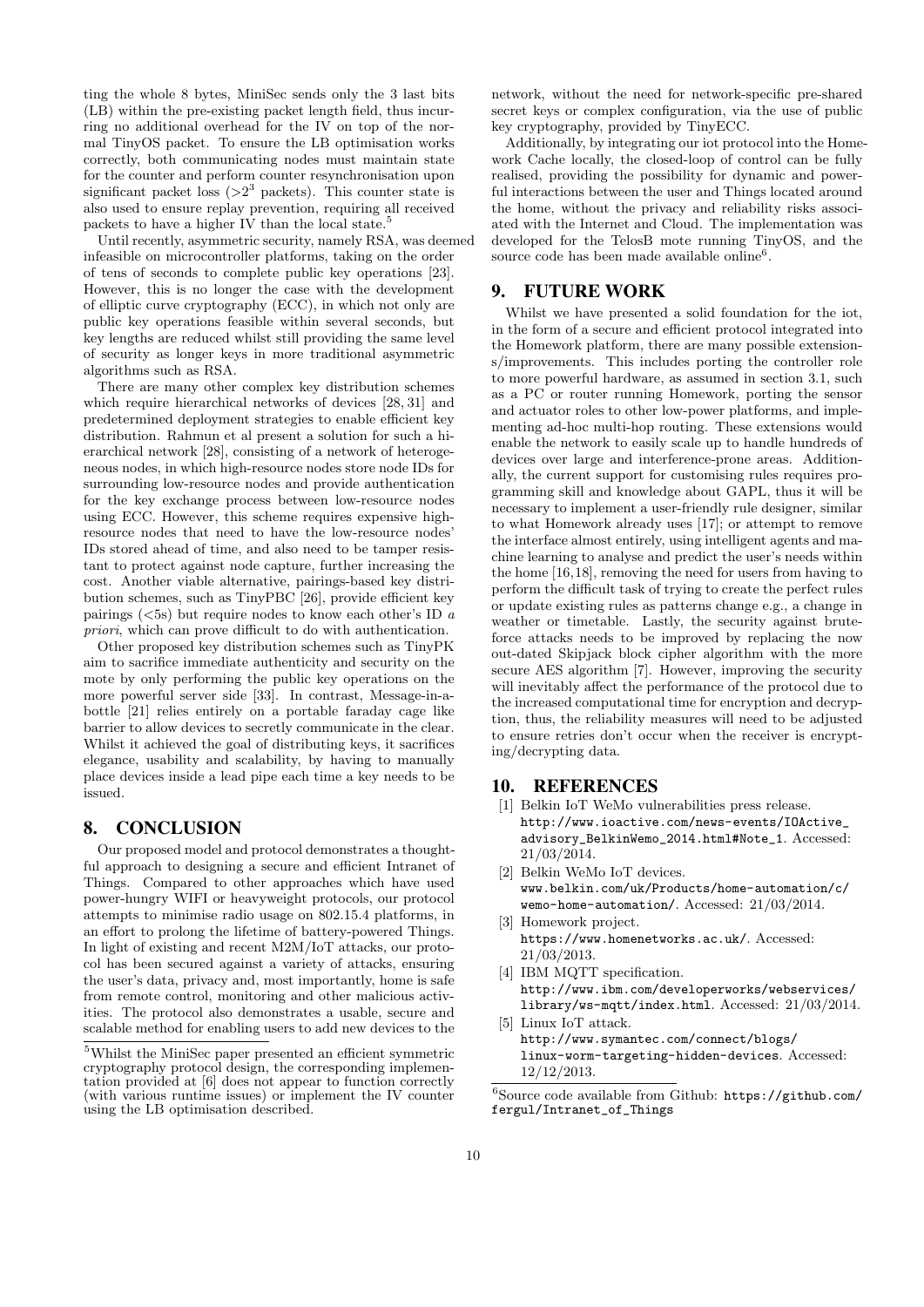- [6] MiniSec Homepage. <https://sparrow.ece.cmu.edu/group/minisec.html>. Accessed: 21/03/2014.
- [7] NIST: Recommendations for Transitioning the Use of Cryptographic Algorithms and Key Lengths. [http://csrc.nist.gov/publications/nistpubs/](http://csrc.nist.gov/publications/nistpubs/800-131A/sp800-131A.pdf ) [800-131A/sp800-131A.pdf](http://csrc.nist.gov/publications/nistpubs/800-131A/sp800-131A.pdf ). Accessed: 21/03/2013.
- [8] Smart Things IoT. <http://smartthings.com/>. Accessed: 21/03/2013.
- [9] Sony PSN Breach. [http://blog.us.playstation.com/2011/04/26/](http://blog.us.playstation.com/2011/04/26/update-on-playstation-network-and-qriocity/) [update-on-playstation-network-and-qriocity/](http://blog.us.playstation.com/2011/04/26/update-on-playstation-network-and-qriocity/). Accessed: 21/03/2013.
- [10] Stuxnet attack Symantec dossier. [http://www.symantec.com/content/en/us/](http://www.symantec.com/content/en/us/enterprise/media/security_response/whitepapers/w32_stuxnet_dossier.pdf) [enterprise/media/security\\_response/](http://www.symantec.com/content/en/us/enterprise/media/security_response/whitepapers/w32_stuxnet_dossier.pdf) [whitepapers/w32\\_stuxnet\\_dossier.pdf](http://www.symantec.com/content/en/us/enterprise/media/security_response/whitepapers/w32_stuxnet_dossier.pdf). Accessed: 21/03/2014.
- [11] Twine IoT Thing. <http://supermechanical.com/>. Accessed: 21/03/2013.
- [12] xAP protocol. <http://www.xapautomation.org/>. Accessed: 21/03/2013.
- [13] Xively, IoT public cloud. <https://xively.com/>. Accessed: 21/03/2013.
- [14] L. Casado and P. Tsigas. Contikisec: A secure network layer for wireless sensor networks under the contiki operating system. In A. J $\overline{A}$ ÿsang, T. Maseng, and S. Knapskog, editors, Identity and Privacy in the Internet Age, volume 5838 of Lecture Notes in Computer Science, pages 133–147. Springer Berlin Heidelberg, 2009.
- [15] Castellani. CoAP to HTTP mapping. [https://datatracker.ietf.org/doc/](https://datatracker.ietf.org/doc/draft-castellani-core-http-mapping/) [draft-castellani-core-http-mapping/](https://datatracker.ietf.org/doc/draft-castellani-core-http-mapping/). Accessed: 21/03/2013.
- [16] D. J. Cook, M. Youngblood, E. O. Heierman III, K. Gopalratnam, S. Rao, A. Litvin, and F. Khawaja. Mavhome: An agent-based smart home. In Pervasive Computing and Communications, 2003.(PerCom 2003). Proceedings of the First IEEE International Conference on, pages 521–524. IEEE, 2003.
- [17] A. Crabtree, T. Rodden, P. Tolmie, R. Mortier, T. Lodge, P. Brundell, and N. Pantidi. House rules: the collaborative nature of policy in domestic networks. Personal and Ubiquitous Computing, pages 1–13, 2014.
- [18] X. Hong, C. Nugent, M. Mulvenna, S. McClean, B. Scotney, and S. Devlin. Evidential fusion of sensor data for activity recognition in smart homes. Pervasive and Mobile Computing, 5(3):236 – 252, 2009. <ce:title>Pervasive Health and Wellness Management</ce:title>.
- [19] C. Karlof, N. Sastry, and D. Wagner. Tinysec: A link layer security architecture for wireless sensor networks. In Proc. of the 2Nd International Conference on Embedded Networked Sensor Systems, SenSys '04, pages 162–175, New York, NY, USA, 2004. ACM.
- [20] A. Koliousis and J. Sventek. DEBS Grand Challenge: Glasgow automata illustrated. In 6th ACM International Conference on Distributed Event-Based Systems, July 2012.
- [21] C. Kuo, M. Luk, R. Negi, and A. Perrig.

Message-in-a-bottle: User-friendly and secure key deployment for sensor nodes. In Proc. of the 5th International Conference on Embedded Networked Sensor Systems, SenSys '07, pages 233–246, New York, NY, USA, 2007. ACM.

- [22] Y. W. Law, J. Doumen, and P. Hartel. Survey and benchmark of block ciphers for wireless sensor networks. ACM Trans. Sen. Netw., 2(1):65–93, Feb. 2006.
- [23] A. Liu and P. Ning. TinyECC: A Configurable Library for Elliptic Curve Cryptography in Wireless Sensor Networks. In Information Processing in Sensor Networks, 2008. IPSN '08. International Conference on, pages 245–256, 2008.
- [24] M. Luk, G. Mezzour, A. Perrig, and V. Gligor. Minisec: a secure sensor network communication architecture. In Information Processing in Sensor Networks, 2007. IPSN 2007. 6th International Symposium on, pages 479–488. IEEE, 2007.
- [25] R. Mortier, T. Rodden, P. Tolmie, T. Lodge, R. Spencer, A. crabtree, J. Sventek, and A. Koliousis. Homework: Putting interaction into the infrastructure. In Proc. of the 25th Annual ACM Symposium on User Interface Software and Technology, UIST '12, pages 197–206, New York, NY, USA, 2012. ACM.
- [26] L. B. Oliveira, D. F. Aranha, C. P. GouvAła, M. Scott, D. F. C $\tilde{A}$ cmara, J. L $\tilde{A}$ spez, and R. Dahab. Tinypbc: Pairings for authenticated identity-based non-interactive key distribution in sensor networks. Computer Communications, 34(3):485 – 493, 2011. Special Issue of Computer Communications on Information and Future Communication Security.
- [27] P. Porambage, P. Kumar, C. Schmitt, A. Gurtov, and M. Ylianttila. Certificate-based pairwise key establishment protocol for wireless sensor networks.
- [28] S. M. Rahman and K. El-Khatib. Private key agreement and secure communication for heterogeneous sensor networks. Journal of Parallel and Distributed Computing,  $70(8):858 - 870$ , 2010.
- [29] P. Rogaway, M. Bellare, and J. Black. Ocb: A block-cipher mode of operation for efficient authenticated encryption. ACM Trans. Inf. Syst. Secur., 6(3):365–403, Aug. 2003.
- [30] Z. Shelby. IETF, Constrained RESTful Environments - Resource Discovery, 2012. RFC6690, 1.2.1.
- [31] Q. Shi, N. Zhang, M. Merabti, and K. Kifayat. Resource-efficient authentic key establishment in heterogeneous wireless sensor networks. Journal of Parallel and Distributed Computing, 73(2), 2013.
- [32] J. Sventek and A. Koliousis. Unification of publish/subscribe systems and stream databases: The impact on complex event processing. In Proc. of the 13th International Middleware Conference, Middleware '12, New York, NY, USA, 2012. Springer-Verlag New York, Inc.
- [33] R. Watro, D. Kong, S.-f. Cuti, C. Gardiner, C. Lynn, and P. Kruus. Tinypk: Securing sensor networks with public key technology. In Proc. of the 2Nd ACM Workshop on Security of Ad Hoc and Sensor Networks, SASN '04, New York, NY, USA, 2004. ACM.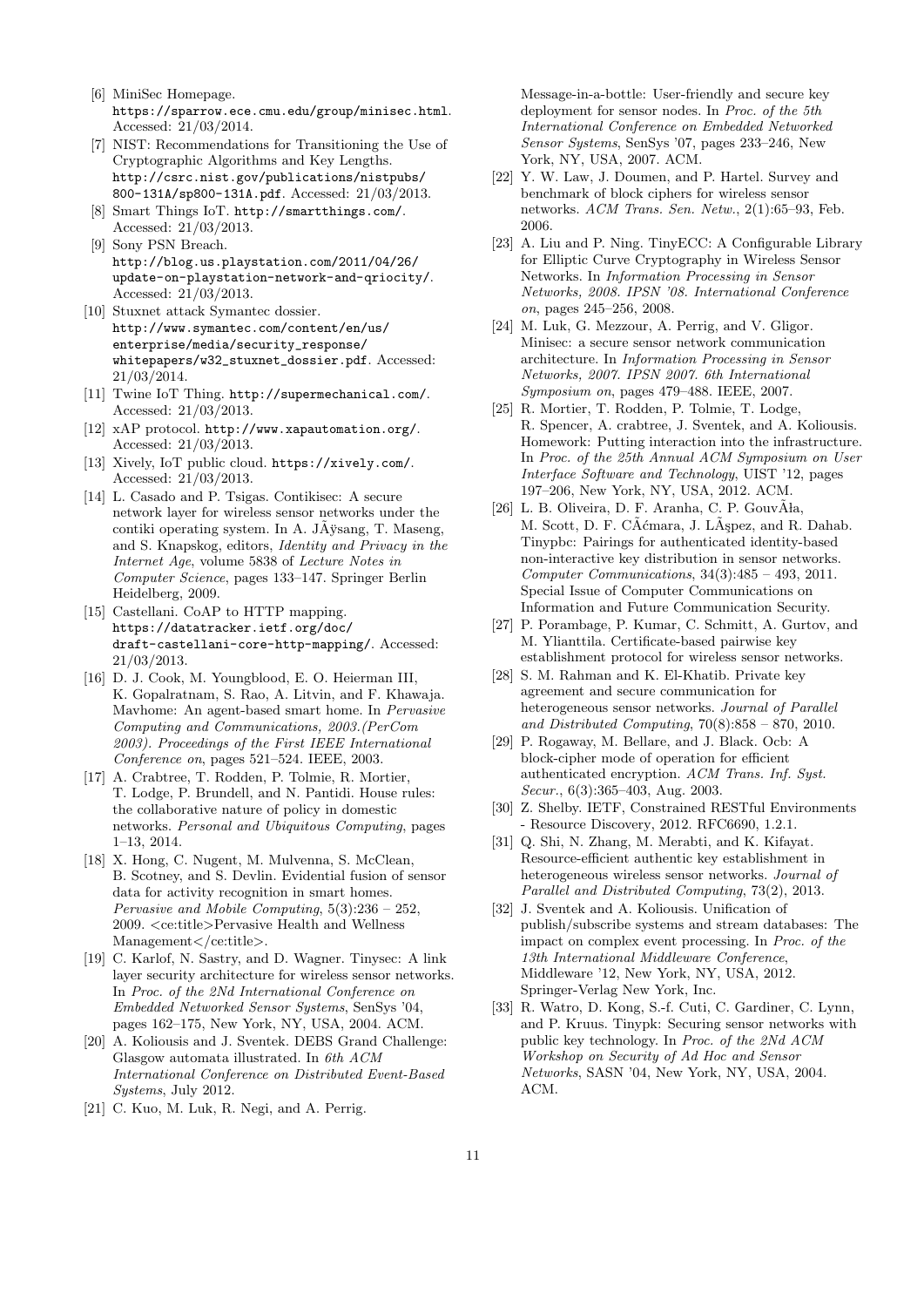The following paper is a shorter 8-page version of the one above, with a smaller evaluation and without the integration aspects. It was submitted to the IEEE SenseApp 2014 conference on IoT applications.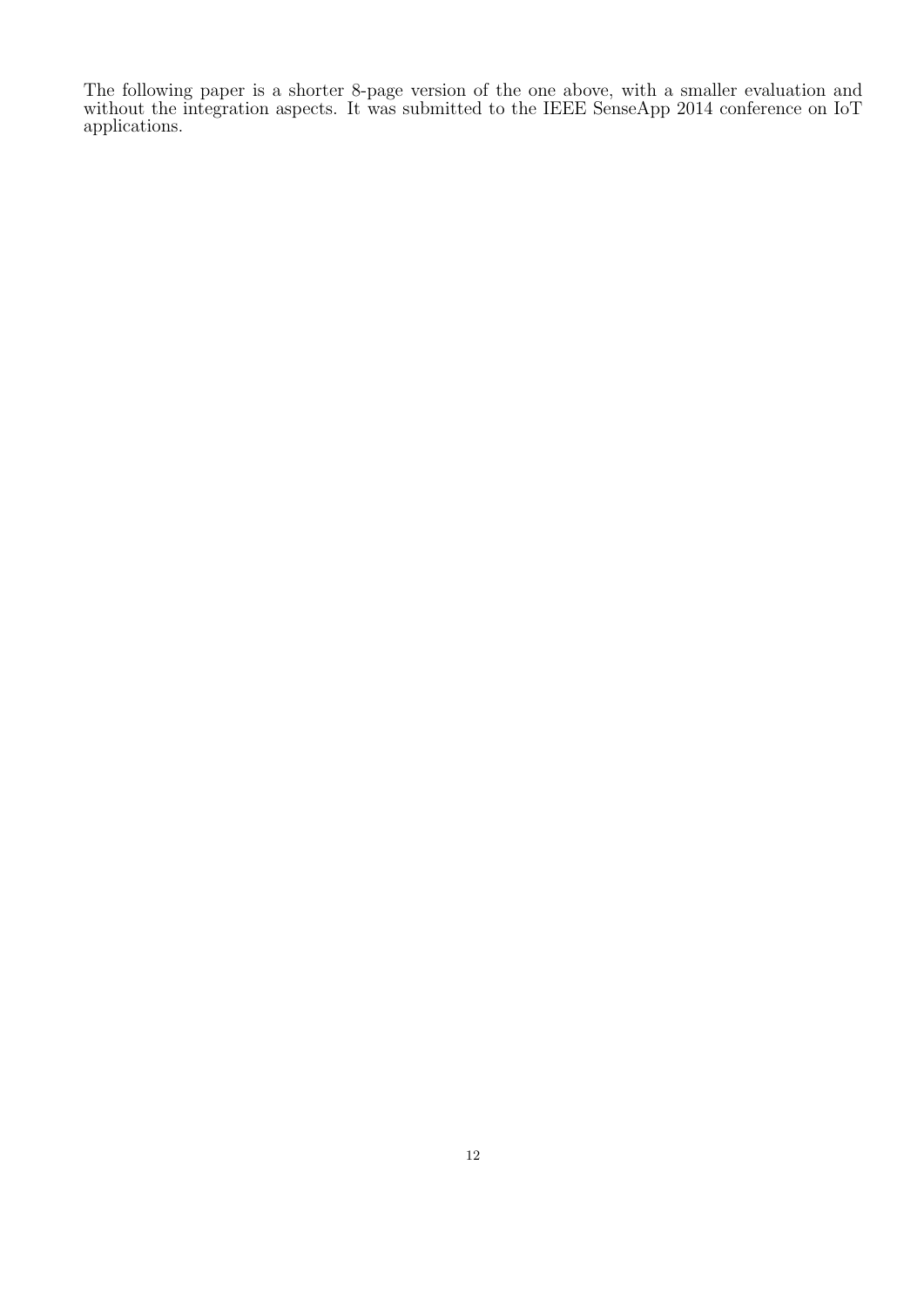# A Secure Intranet of Things for the Home

Fergus Leahy, Joseph Sventek, Paul Harvey School of Computing Science University of Glasgow

Email: fergus.leahy@glasgow.ac.uk, joseph.sventek@glasgow.ac.uk, p.harvey.1@research.gla.ac.uk

*Abstract*—The Internet of Things (IoT) is a rapidly growing area of computing, with manufacturers rushing to market and standards bodies sticking to tried and tested architectures. However, when considering an Internet of Things within the home, many of these activities are ill-thought out, inappropriate and even possibly physically dangerous, as evidenced by various attacks [1], [2]. We introduce the concept of an *Intranet* of Things (iot) by defining a suitable model and device roles to represent the ecosystem of devices typically found within an Intranet of Things. We subsequently present a secure iot protocol implemented on the TelosB mote for TinyOS, which enables users to easily and securely add new Things to the network with minimal configuration, as well as protect the devices, data and user privacy against common attacks.

#### I. INTRODUCTION

The modern home is becoming increasingly filled with a variety of connected devices, each providing myriad different and often overlapping services within the home. More recently, "smart-appliances" and the Internet of Things have begun to enter our homes, attempting to digitize our already existing "dumb-appliances" and objects within the home. As these devices enter our homes, in an often piecemeal fashion, bringing with them their own distinct ecosystems, protocols and standards, the user is faced with the increasingly difficult burden of managing this network of heterogeneous devices. Due to the sheer number and diversity of these devices, problems arise with respect to how these devices co-operate, as well as how to ensure the user's network and information remains secure against new and unanticipated threats.

Many such devices present a severe lack of thoughtful integration into existing networks, infrastructure and the technology into the devices themselves. Existing approaches either integrate traditional power-hungry 802.11 WIFI chipsets or run 6LowPan, a scaled down IPv6 for low-power 802.15.4 radios. However, both of these approaches can severely limit the lifetime of a battery-powered device. With TCP/IP built into these devices, naturally, many of them offer services directly to the Internet [3]–[5] or connect to a cloud service [6], [7]. Whilst this reaps the benefits of anywhere access and scalable compute power/storage, it opens up multiple points of failure by relying on such connectivity to the Internet or Cloud, including reliability, security, privacy and data-ownership; such an approach has already resulted in attacks similar to that of Stuxnet [2].

In this paper we present a solution for creating a low-power and secure Intranet of Things (iot) for the home, by designing an entirely new protocol with a realistic iot model, described in section III-C, in mind and taking advantage of a combination of symmetric and asymmetric cryptographic algorithms, as well as primitives to enable efficient, secure and authenticated entry into a new network with minimal user configuration.

The main contributions of this paper are:

- An Intranet of Things model describing three equivalence classes of Things and their operational semantics within the network.
- The design and implementation of a secure, fit-forpurpose iot protocol, implemented over TinyOS running on TeloB motes.
- A user-friendly security scheme for low-power Things, using symmetric and asymmetric cryptography to enable new trusted devices to enter the network securely while minimising user interaction and configuration.

#### II. MOTIVATION

#### *A. A Secure Intranet of Things Protocol*

In recent years the Internet of Things has resurfaced, from its beginnings as RFID-tracked products in a warehouse stock floor, transformed into embedded low-power wireless devices in everyday objects around, us under the guise of "smartappliances". Many manufacturers have rushed to market with new smart devices to replace our old unintelligent ones, but in so doing, they've integrated these devices and services into our home networks and the Internet without much thought or consideration for the device's and network's power, reliability, security and privacy.

The first problem this paper addresses is that many current approaches have integrated expensive wireless chipsets and/or heavyweight/inefficient protocols (IPv6/6Lowpan, TCP, MQTT [3], [8]) into Things, or simply manipulated Things to fit into the traditional RESTful client-server architecture [9]. However, given that many of these Things are expected to run unattended on battery-power for as long as possible, these approaches are largely inappropriate. Therefore, it's necessary to engineer a new, lightweight, power-efficient protocol, specifically tailored for the typical iot model discussed later in section III, which also scales well as the number of devices inevitably increases.

Our model and protocol targets a network of Things within the home, with devices communicating and forming the closedloop of control locally, as opposed to in the Cloud; thus, in lieu of an Internet of Things (IoT), a more suitable name, an Intranet of Things (iot), will be used.

#### *B. Security*

In the context of an iot, security is of paramount importance due to the rich and sensitive nature of the data that sensors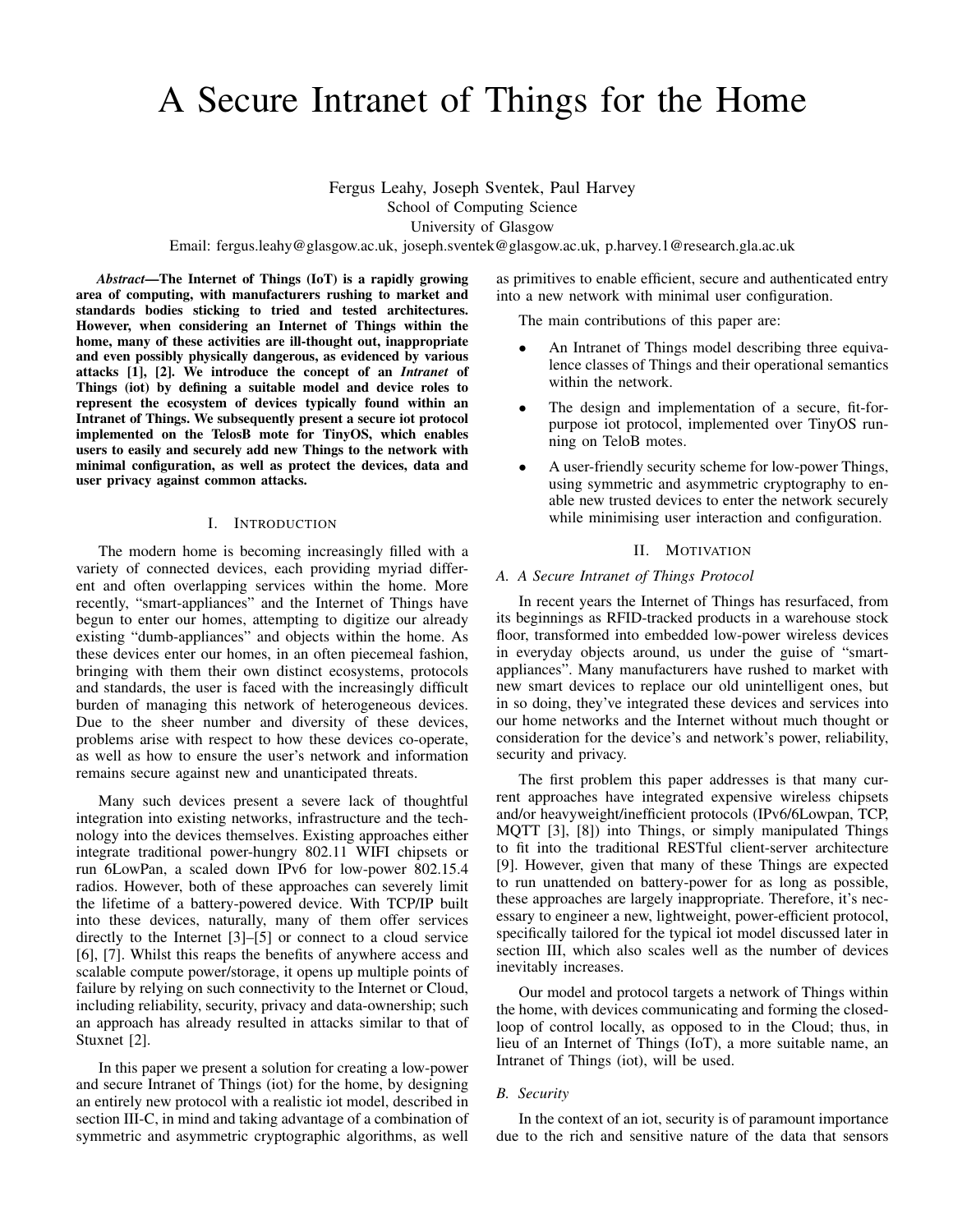gather, as well as the level of control available from actuators. In a similar fashion to how Stuxnet was directly targeted at machine-to-machine (M2M) networks [10], recently there have been several significant attacks targeted towards IoT devices [1], [2]. For example, over half a million users' Belkin IoT devices and home networks were vulnerable to attackers being able to remote control and monitor these devices, as well as allowing attackers access to the home network [1]. This resulted in risks ranging from electricity wastage, to presence monitoring and, in severe cases, possibilities of home fires being caused by the appliances attached to these devices.

Thus, the second problem this paper attempts to address is securing an iot to ensure the user's devices, network and data are protected against possible attacks and also allow new "approved" devices to join the network with minimal user effort and interaction. Due to the scale of an iot network, containing potentially tens if not hundreds of devices, this needs to be possible without the user being required to manually configure each device with a security key.

Deployable security in wireless sensor networks continues to be a significant problem for several reasons. Firstly, power is a major concern in wireless sensor networks (WSN); thus, running expensive conventional cryptography algorithms in order to keep transmitted data secret can be detrimental to the lifetime of a node. Secondly, WSN nodes are often extremely constrained in terms of memory (ROM/RAM), requiring cryptography algorithms to fit within extreme size constraints and is especially problematic when trying to reduce computational load by storing pre-computed tables. Lastly, being able to dynamically add new nodes to a network post-deployment, as well as (re)distribute keys for the network, enables the network to scale, replace failed nodes and protect against attackers. Previous work has demonstrated various solutions to the first and second part of this problem [11]–[13], but have largely ignored the third part, assuming that keys or shared secrets are distributed at install time.

The types of attack to which IoT networks are vulnerable are:

- Eavesdropping An attacker can overhear messages broadcast by nodes in the network, using the information learned to potentially perform a physical attack (when house doors are unlocked), or log for later analysis (activity monitoring).
- Masquerading An attacker masquerades as a legitimate node within the network and is able to inject packets as well as abuse the closed-loop of control within the network with potentially dangerous consequences e.g., transmit cold temperature readings to trick the boiler to increase the temperature.
- Man-in-the-middle An attacker intercepts communications between two nodes and is able to overhear, manipulate and inject packets without either node detecting it.
- Replay An attacker records messages between nodes in the network and rebroadcasts them in an attempt to manipulate the network. This attack can be performed even when packets are encrypted.
- Denial of service An attacker abuses the resources available on a node by overwhelming it with expensive operations e.g., verifying a certificate.
- Node Capture An attacker captures a node and can retrieve data/keys stored on the device, potentially compromising the security of the network.

## III. DESIGN

The design of our secure iot protocol largely consists of two parts, the core iot protocol, which encapsulates the iot model, and the security protocol which ensures secure packet transport and entry into the network. This section will first describe our assumptions, followed by the design of the iot protocol and security scheme, respectively.

## *A. Assumptions*

In designing the iot protocol, the following assumptions were made:

- The controller role is implemented on a PC and has sufficient resources available to process and store a large number of public keys for nodes within the network.
- Typical raw sensor data is non-critical, ephemeral and frequent enough such that occasional packet loss is acceptable. Additionally, we expect the network to be sufficiently well engineered, such that a sufficient percentage of packets are received to provide utility.
- The controller has sufficient resources available to generate and store secure pair-wise session keys for each node in the network.
- Things are typically retrofit into existing homes and structures, thus connecting these devices directly to power lines is impractical in most cases; instead Things must rely on battery-power and are expected to run for as long as possible.
- The network is deployed over a geographically small enough area, the home, such that it's unnecessary to perform packet gathering and compression between the source sensor and sink controller. Thus, intermediary nodes need not store keys for each of the surrounding nodes and can, if necessary, forward any encrypted packets received towards their destination.
- The majority of nodes deployed in an iot are situated within a secure property e.g., the home or office; due to the increased cost of tamper-proofing nodes, node capture is not deemed to be a significant issue and will not be mitigated against in this security protocol.

## *B. Hardware and Software Platforms*

Whilst many newer and more powerful sensor platforms are available today, much of the existing work for WSNs and WSN security has been developed for the TelosB mote, a 8Mhz TI MSP430 microcontroller with 48KB ROM and 10KB RAM due to its low-power operation and TinyOS support. TinyOS is a lightweight operating system designed for embedded devices in WSNs and has strong support in academia, with many libraries and tools available.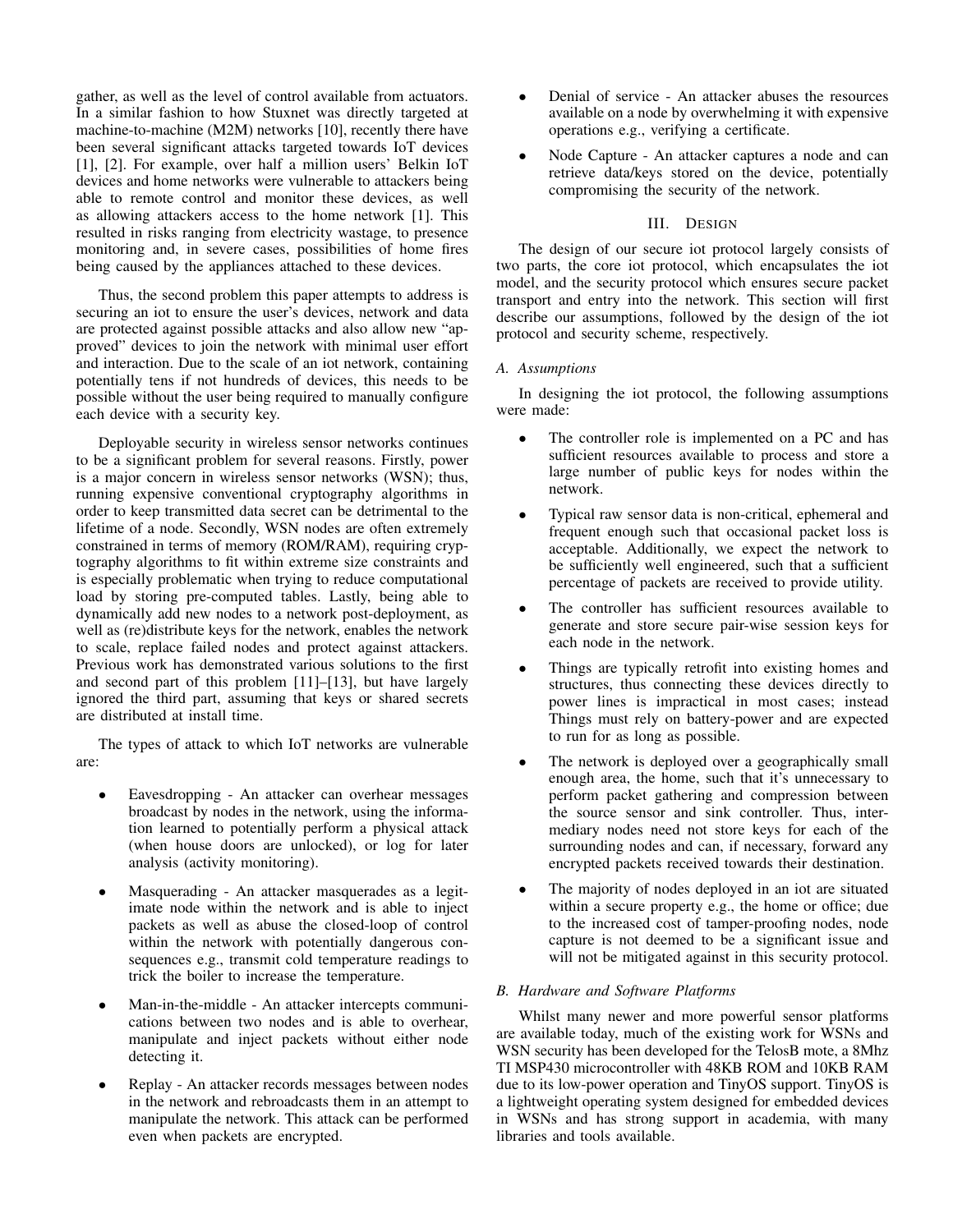## *C. iot Protocol*

In the design of an improved and fit-for-purpose iot protocol, we attempt to minimise radio usage in order to maximise the lifetime of a battery-powered Thing, sacrificing reliability where appropriate, whilst still ensuring robust and predictable operation. In this section, we first present the architectural model of a typical iot network, followed by the key design areas for achieving these goals within the protocol: reliability, integrity, liveness, minimising packet headers and ensuring correct operational semantics (at-most-once).

*iot Model:* Within the Intranet of Things ecosystem, three distinct equivalence classes of devices exist:

- Sensors, devices which sense and receive input from the real world or another service, such as temperature sensors, presence sensors etc. Data from these devices is typically periodic, thus non-critical, only requiring integrity and not complete reliability.
- Actuators, devices which represent physical or digital outputs, such as displays, lights and functions on appliances, that present an RPC interface for a controller to call. Functions provided by these devices are expected to be carried out once and only once when requested, thus reliability and acknowledgements are needed to ensure reliable operation.
- **Controllers**, typically one device such as a PC or home router, which queries, connects and manages the network of sensors and actuators, orchestrating the closed-loop of interaction between sensor inputs and actuator outputs.

Figure 1 presents the iot model with a variety of typical Things connected to the controller, with matching colours representing the closed-loop of control between each of the Things in the network. As discussed below, reliability varies with respect to the typical operations a device performs, which is portrayed with the solid and dashed directed lines.



Fig. 1: iot model

*Reliability:* Typical Things within the iot are low-power embedded devices, relying on wireless communication which is inherently unreliable. Thus, it's necessary to implement reliability on top in order to ensure correct operation. However, whilst other approaches have simply chosen to run over TCP, which provides a fully reliable connection, our design opts for selective reliability on top of the unreliable packet stream. This enables the protocol to ensure critical packets are sent reliably, such as connection handshakes, as well as allow devices to save power and sleep after a transmission instead of waiting for an acknowledgement when the data isn't critical, such as ephemeral sensor readings. Similarly, this also ensures commands sent to actuators from the controller are carried out at-most-once.

*Liveness:* Ensuring Things within the network are alive and accessible is another key issue, since wireless interference and depleted batteries are a real problem, causing the closed-loop interaction to hang or fail and Things within the network to waste power sending packets to devices that are no longer "out there". To resolve this issue, checks must be performed, using piggybacked messages where possible, to ensure that no extra bandwidth is wasted, such as a sensor periodically requesting a response to a reading. Otherwise standard ping-ack messages are exchanged.

*Integrity:* Whilst ensuring reliability of some data is not essential, it is however extremely important that any received data be correct. Values corrupted in transit would appear to the controller as seemingly correct, which could then cause the controller to issue invalid commands to an actuator. To ensure integrity of the data, a checksum of the data, provided by the security protocol, is transmitted with it and compared on the receiving side, verifying that it hasn't been altered in transit.

*Protocol data unit:* One of the key aims of this protocol is to ensure low energy consumption, which on an embedded devices means transmitting as little as possible over the radio, as radio transmission is the most power-hungry operation for a node. Therefore, it was imperative that our protocol adds very little overhead to the already small payload size.

Figure 2 shows the secure protocol data unit layout for the iot protocol. The MAC field, contains the message authentication code (MAC), used for authenticating the integrity of the encrypted fields (shaded grey). Channels are synonymous to ports found in TCP/UDP and enable devices to hold state for more than one connection and potentially take on more than one role. Sequence numbers ensure packet ordering, atmost-one semantics and protect against possible replay attacks. The command field designates the type of payload each packet holds e.g. sensor reading, handshake ack, actuator command etc. The low order bit of the command field, designated R, is used to indicate that the packet requires an acknowledgement.

#### *D. Security*

In this section we present the design of our security protocol, enabling new devices to join the network without the need of a shared secret or any physical interaction with the controller. As discussed later in section VII, there are many existing security protocols available for TinyOS, including TinySec [11] and MiniSec [12] for symmetric cryptography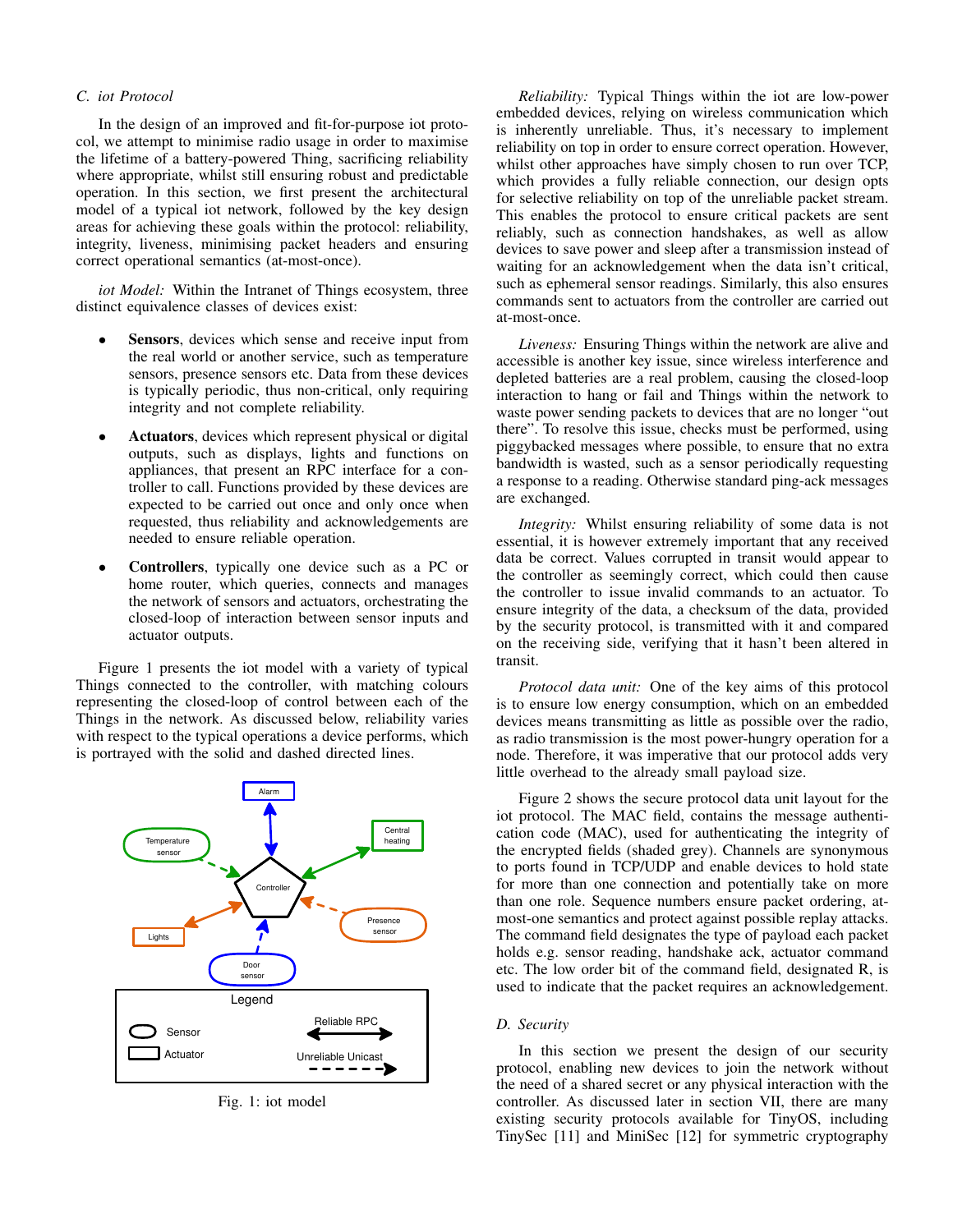

Fig. 2: iot Protocol data unit, shading indicates bytes are encrypted and authenticated using a pairwise symmetric key.

and TinyECC [13] for asymmetric cryptography, as well as a variety of other key distribution schemes [14]–[20]. The security protocol design we propose does not claim to demonstrate a completely new protocol, but is instead a novel combination of the previously described work, MiniSec and TinyECC, based on a conventional security algorithm, Transport Layer Security (TLS), commonly used in desktop machines today.

The key problem with previous approaches to WSN security is key distribution, in which approaches either assume that a network-specific shared secret, key or ID is pre-installed onto some or all of the nodes and thus distribution is not an issue, or the structure of the network is planned and predetermined, with designated high-power nodes to aid in distribution, see section VII. However, this is impractical for networks containing many tens of nodes, entering in a piecemeal fashion and for administration by a novice user expecting device installation to be simple. Thus, a secure key distribution method must be devised to ensure new nodes can join the network without the need to be reprogrammed.

To solve this problem we propose the security protocol design described below and in figure 3. Our design attempts to alleviate complex physical interactions between devices performed by the user [18] and remove the need to design and configure the network, which for the average home user would be non-trivial. Later sections, IV and V, describe the choices made in designing this protocol.

Prior to deployment, nodes will need to be bootstrapped with unique public/private key pairs,a public key certificate and the CA's public key. In a commercial scenario this would require cooperation with trusted manufacturers to create these keys and certificates. After this the protocol is as follows:

- 1) Initiate discovery mode on the node; node now accepts and verifies incoming certificate requests.
- 2) Initiate query on controller; controller sends a broadcast query with its public key certificate.
- 3) The sensor receives the request with the certificate, verifies its authenticity using the CA public key and, if successful, it sends a response with its own certificate.
- 4) The controller receives the response with the sensor's certificate, verifies its authenticity using the CA public key and replies with an acknowledgement.
- 5) The sensor receives the response ack, generates a random nonce value (to protect against replay attacks), then encrypts it with the controller's public key and signs it with its own private key before sending it to the controller.
- 6) The controller receives the signed and encrypted nonce. It first verifies the signature; if invalid it can either request the nonce again or abort the key exchange and waste no further resources. Otherwise it then decrypts the nonce value. The controller then generates a new symmetric key, encrypts it and the nonce with the sensor's public key and signs with its own private key.
- 7) The sensor receives the signed and encrypted key and nonce. It first verifies the signature; if invalid it can either request the key response again or abort the key exchange. Otherwise it then decrypts the key and nonce value, verifying that the nonce is equal to the one it sent earlier, confirming the key response has not been replayed. Using the symmetric key, the sensor then initialises the symmetric encryption code and then sends a handover message, encrypted using the symmetric key, to the controller to signal it has received the key and is ready to communicate using it.
- 8) The controller then receives the symmetric handover message, decrypting it to confirm its authenticity, and replies with an acknowledgement, also encrypted using the symmetric key. The two devices can now communicate securely using the symmetric key.

#### IV. ASYMMETRIC SECURITY

## *A. TinyECC*

To enable secure key distribution, asymmetric cryptography provided by elliptic curve cryptography (ECC) using TinyECC [13] is used. Whilst TinyECC demonstrates the feasibility of using software-based public key cryptography via ECC on low-power microcontrollers, it is still extremely expensive in respect to code size  $(>15KB)$ , RAM utilisation  $(3KB)$ and operational speed, taking up to 5 seconds per operation. Therefore, it's necessary to use it as little as possible and switch over to the far cheaper symmetric key cryptography to keep the connection secure for the rest of its lifetime, in which encrypt and decrypt operations take <2ms.

#### *B. Denial of service protection*

Because of the significant cost in verifying a certificate, it would be possible for an attacker to perform a denial of service attack on a node by sending it fake certificates. To reduce the severity of this attack, Things in the network will only accept and process asymmetric packets during a set window of time after the user presses a button on the device. This also provides demonstrative identification for the user, enabling the user to physically control and understand which devices are communicating, similar to WIFI protected setup (WPS) built into commodity home routers.

#### *C. Man-in-the-middle protection*

However, using TinyECC alone will not ensure authentication and won't protect against man-in-the-middle attacks. To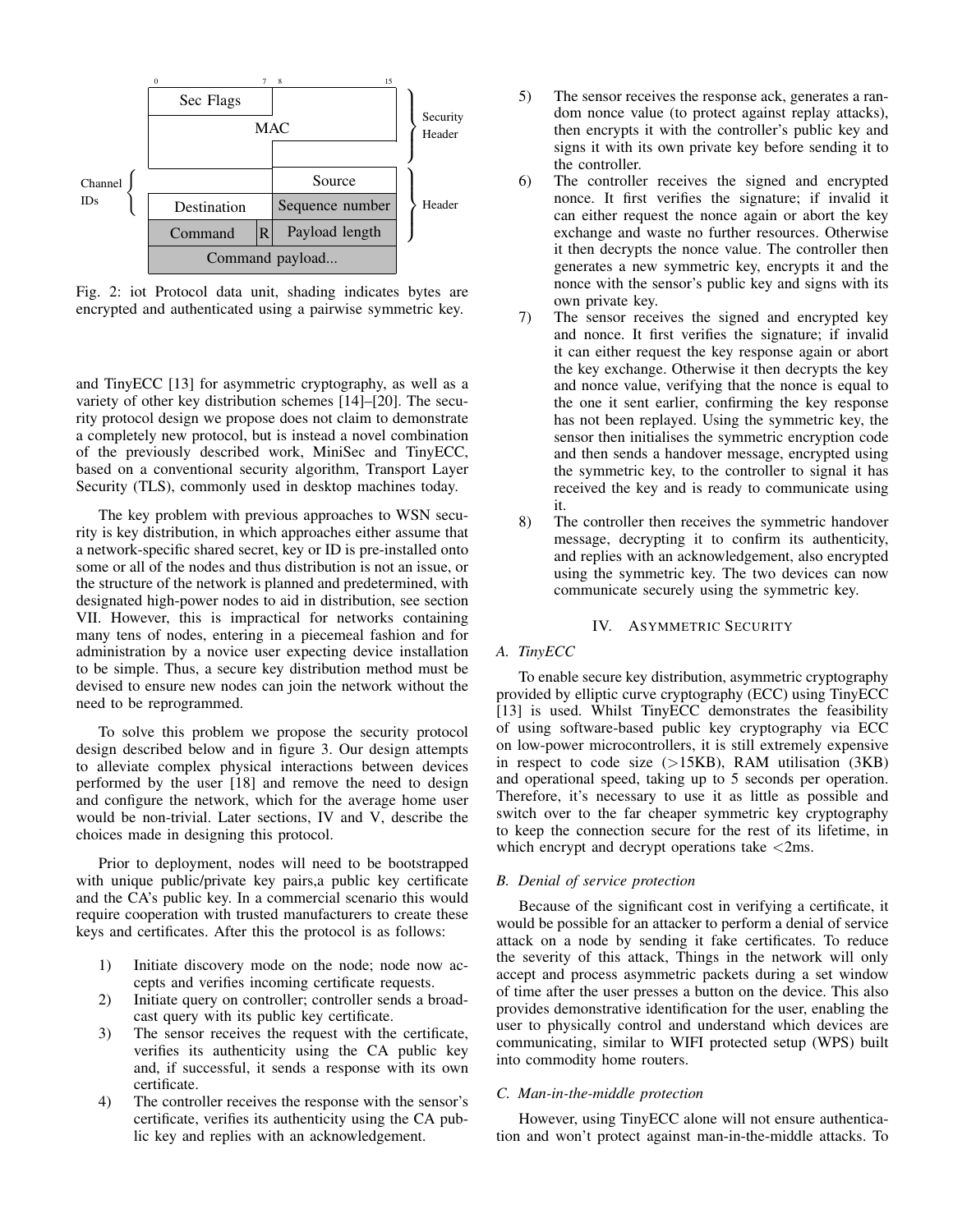

Fig. 3: Security protocol sequence diagram

perform authentication we propose the use of an offline trusted certificate authority (CA) to create public key certificates for nodes. These certificates are then installed on the nodes at compile time along with the node's private/public key pair and the CA's public key. This enables new nodes to have their public key certificate authenticated by other nodes using the CA's public key, before the node's respective public keys are used to exchange the key. This allows nodes to join any network without a previously bootstrapped shared secret symmetric key, unlike other pre-deployment approaches which would require re-bootstrapping the node with the new shared secret symmetric key each time the node joined a new network.

After the nodes have verified each other's authenticity, they are then able to exchange the symmetric key in secret using asymmetric encryption and decryption, followed by handing the connection over to use just symmetric cryptography.

#### *D. Optimisations*

To enable ECC to operate within reasonable time bounds on microcontroller platforms, such as the TelosB mote, various optimisations were made in TinyECC, which uses precomputed tables and values created at initialisation to speed up the cryptographic operations. When using TinyECC to perform encryption and authentication, the state computed by these operations overlaps, requiring re-initialisation between operations. To reduce this overhead, we implemented state saving and switching, requiring initialisation to be performed only once for each encryption and authentication module, saving valuable seconds over the entire key exchange. The benefits are further detailed in the evaluation in section VI.

#### *E. Asymmetric costs*

Whilst the overarching aim of our iot protocol is to minimise transmission and save as much power as possible, due to the use of asymmetric cryptography for public keys and certificates in which keys and certificates are 40bytes and 20bytes, respectively, large packet sizes are unavoidable. Similarly, whilst TinyECC makes public key computations feasible on embedded devices, combining them in our proposed protocol to provide both authentication and encryption over an insecure channel for the key exchange results in a one-time high cost, taking less than a minute to complete. However, because it's only performed once, the high initial cost is amortised over the lifetime of the node.

#### V. SYMMETRIC SECURITY

#### *A. Block cipher algorithm and mode of operation*

After the handover has occurred, symmetric cryptography is used to keep the connection secure for the duration of its lifetime. The symmetric cryptography used is based on the MiniSec implementation ported from Rogoway et al's Offset Code Book mode of operation (OCB) [21] and Law et al's Skipjack block cipher algorithm [22] implementations. However, due to the inadequacy of various parts of the extended implementation by MiniSec [23], including being written for TinyOS 1.0, allowing only one encrypted connection per node, various memory allocation bugs and inefficient initialisation vector (IV) synchronisation, much of the code was rewritten to work correctly and more efficiently for TinyOS 2.1.

#### *B. Man-in-the-middle and Masquerading protection*

Similar to the asymmetric component of the protocol, to prevent man-in-the-middle and masquerading attacks, authentication is necessary, ensuring that a message sent from a Thing in the network is genuine and hasn't been tampered with in transit. To do this a message authentication code (MAC) block needs to be generated from the encrypted data. Unlike cipher block chaining (CBC) and CBC message authentication code (CBC-MAC), which encrypt/decrypt and authenticate the data independently using two unique keys, we use the offset code book (OCB) mode of operation for block ciphering, enabling both encryption/decryption and authentication to be completed in one pass over the data using just one key, realising a slight decrease in time [17] and significant saving in space used for storing the key.

#### *C. Semantic security*

In order to ensure semantic security, in which duplicate packets don't encrypt to the same ciphertext, a 64-bit monotonically increasing IV is used for each connection. This would normally require the 64-bits IV to be transmitted to the receiving node, which is extremely costly when attached to each packet. However, using the last bits (LB) optimisation coined in MiniSec, we are able to just transmit the last n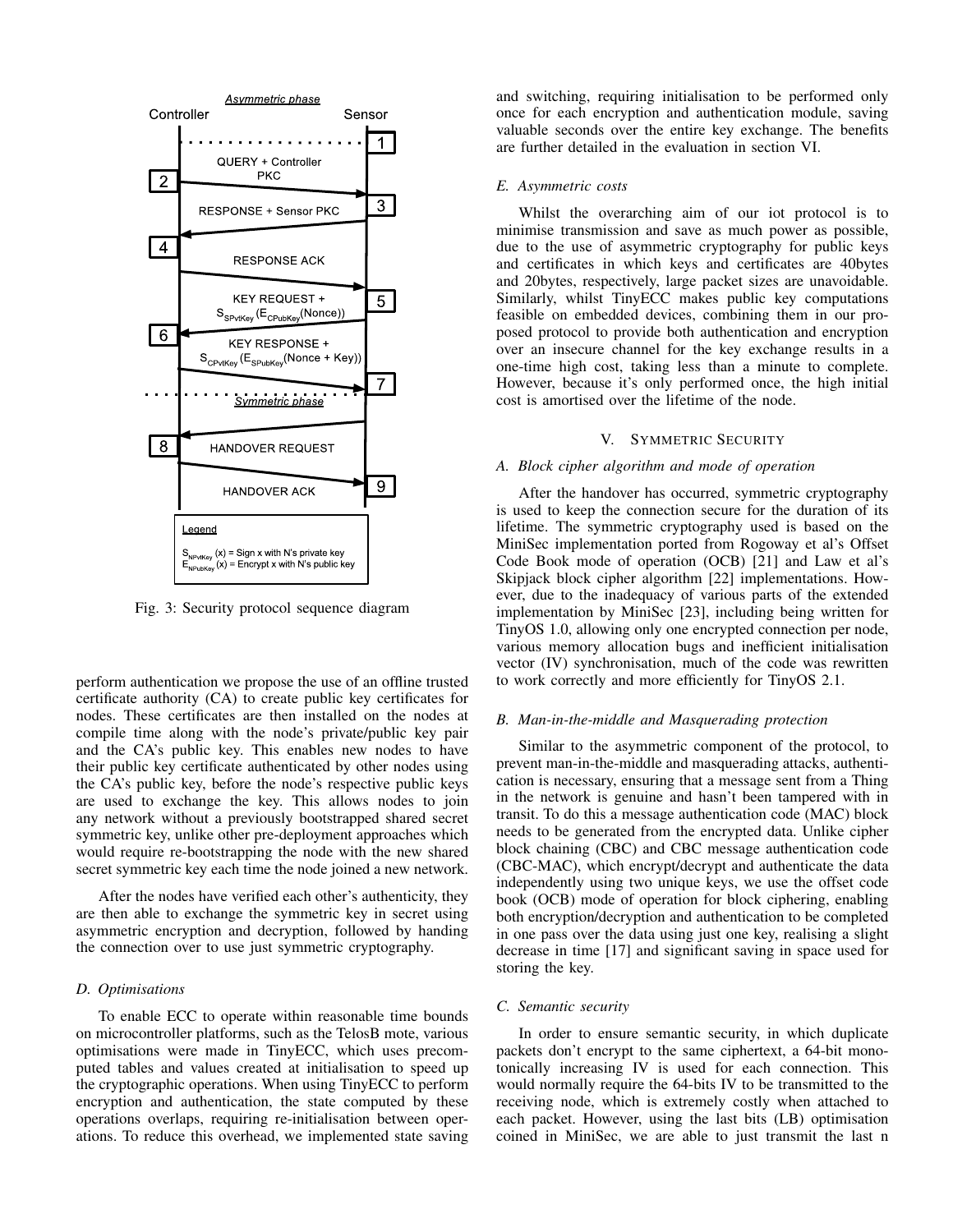bits of the counter and with some resynchronisation logic on both ends, withstand packet loss of up to  $2^n$  packets before resynchronisation occurs. In our protocol we chose to send the last 6 bits of the counter, due to sharing the byte with another field. In the case of the IV wrapping around, to remain semantically secure the controller only needs to generate a new symmetric key and distribute it before the wrap occurs.

When MiniSec was developed, Skipjack was chosen as the underlying block-cipher due to its efficient implementation and low memory footprint [22]. However, Skipjack uses a maximum key length of 80-bits, which as of 2010 NIST classifies as insecure for long term use [24]. As a temporary measure, the controller can choose to re-issue a new session key for each node after an arbitrary period of time.

#### VI. EVALUATION

To evaluate our proposed protocol we observed several key attributes related to our initial requirements of an efficient, lightweight protocol that attempts to minimise radio transmission. The rest of this section will discuss the iot implementation size for the various roles, followed by the packet overheads compared to other existing protocols, and lastly, the key exchange timings with the related optimisations to ECC.

Things, specifically sensors and actuators, are expected to run on low-power constrained devices, thus it's paramount to ensure an iot protocol not only fits within the constraints of a typical Thing, but that it also leaves adequate space for applications to be built on top of it. Table I shows the implementation size, ROM and static RAM, across the three roles. In the current implementation the actuator demonstrates the lowest overhead with only the iot protocol and LED library linked into the TinyOS compile, leaving approximately 13KB ROM and 4KB RAM for applications. Given that actuators and sensors are only expected to compute very little, this should provide significant space for applications, except, perhaps, in the case when local filtering is necessary; this is demonstrated by the sensor role which shows a significant increase in the ROM size due to the inclusion of the temperature libraries for TinyOS; however, it is still well within the constraints of the environment. Lastly, the controller role demonstrates the largest size, due to the extra processing and state involved in managing the network. Unlike the sensor and actuator, the controller is not definitively bound by the same constraints, and is expected to run on a more powerful device. Whilst old, the TelosB mote still represents a middle ground for embedded devices in terms of ROM and RAM, compared to the popular Arduino platform sporting only 32KB ROM and 1-4KB RAM. However, recent MSP430 and ARM microprocessors have significantly increased amounts of storage available, up to 512KB ROM and 64KB RAM.<sup>1</sup>

The most important requirement of our protocol is to minimise radio transmission; in order to ensure this we not only try to decrease the number of packets sent but also the size of the packets. In table 2 we compare our packet header overheads against the popular and one of the most significant IoT protocols, 6LowPan combined with the security extension, AES-

<sup>1</sup>FreeScale ARM - http://www.freescale.com/webapp/sps/site/taxonomy. jsp?code=KINETIS L SERIES

CCM. For traditional 802.15.4 radio, the maximum advised packet size is 128-bytes. 6LowPan, a minified IPv6 protocol, compresses its normally 128-bit addresses to 64- or 16-bit addresses in order to reduce its overhead. Within a smaller number of bytes compared to an un-encrypted 6LowPan packet with 16-bit addresses, our proposed protocol is able to also ensure that a packet is both secure and authenticated, adding only 4 bytes of overhead to an un-encrypted packet for the MAC. In the current implementation there is still room for possible improvement, as demonstrated by MiniSec which discussed removing the group and crc fields from the TinyOS packet, reducing the overhead by a further 3 bytes. RPC calls made using symmetric encryption achieve an average roundtrip time of 65ms for a 25 byte packet, including a 1 byte payload (sensor reading), demonstrating efficient and minimal use of resources whilst maintaining robust security.

In order to create a user-friendly, dynamic and flexible key distribution scheme, we opted to use public-key cryptography with TinyECC. In section IV, we argued that whilst TinyECC still exhibits a considerable cost in terms of storage, speed and overhead, the full key exchange only has to be performed once and is amortised over the lifetime of the node; subsequent key exchanges could use the existing symmetric-secured channel. Table III shows the average time for switching between modes and the overall time for the entire key exchange outlined in section IV. TinyECC uses precomputed tables and values based on the public-key to be used for an operation, thus when using different public-keys multiple times to perform a sequence of encrypted and authenticated actions, such as in the proposed iot protocol, these tables need to be recomputed each time in order for them to be effective; this adds a significant overhead of around 20 seconds between the communicating nodes. To reduce this, we added an optimisation to save previously initialised state, thus removing the need to recompute the state for a given public-key the next time it is used; this gives us a fully authenticated and secure key exchange taking just under a minute to complete, split between the two nodes. Because the ECC computations are split between the two nodes, porting the controller role to a more powerful platform would significantly reduce the exchange time, further minimising the time the sensor/actuator node needs to power and listen on the radio.

| <b>Secure jot Protocol</b> |                   |                 |                 |
|----------------------------|-------------------|-----------------|-----------------|
|                            | <b>Controller</b> | Sensor          | Actuator        |
| <b>ROM</b> size            | 38,178B (80%)     | 41,016B $(85%)$ | 34.988B (73%)   |
| <b>RAM</b> size            | 7372B (74%)       | 6.208B $(62\%)$ | 6.142B $(61\%)$ |

TABLE I: Secure iot protocol size for Controller, Sensor and Actuator roles on the TelosB (8Mhz, 48KB ROM, 10KB RAM)mote.

|                         | TinyOS + Secure iot Protocol | 6LowPan + AES-CCM |
|-------------------------|------------------------------|-------------------|
| <b>Cleartext header</b> | $14B + 6B$                   | 25B               |
| <b>Encrypted header</b> | $14B + 10B$                  | 46B               |

TABLE II: Comparison of payload overhead for our Secure iot (Symmetric security payload) vs 6LowPan with 16-bit addresses + AES-CCM.

#### VII. RELATED WORK

## *A. IoT protocols*

Given the recent surge of popularity for the Internet of Things, many developers, manufacturers and standards bodies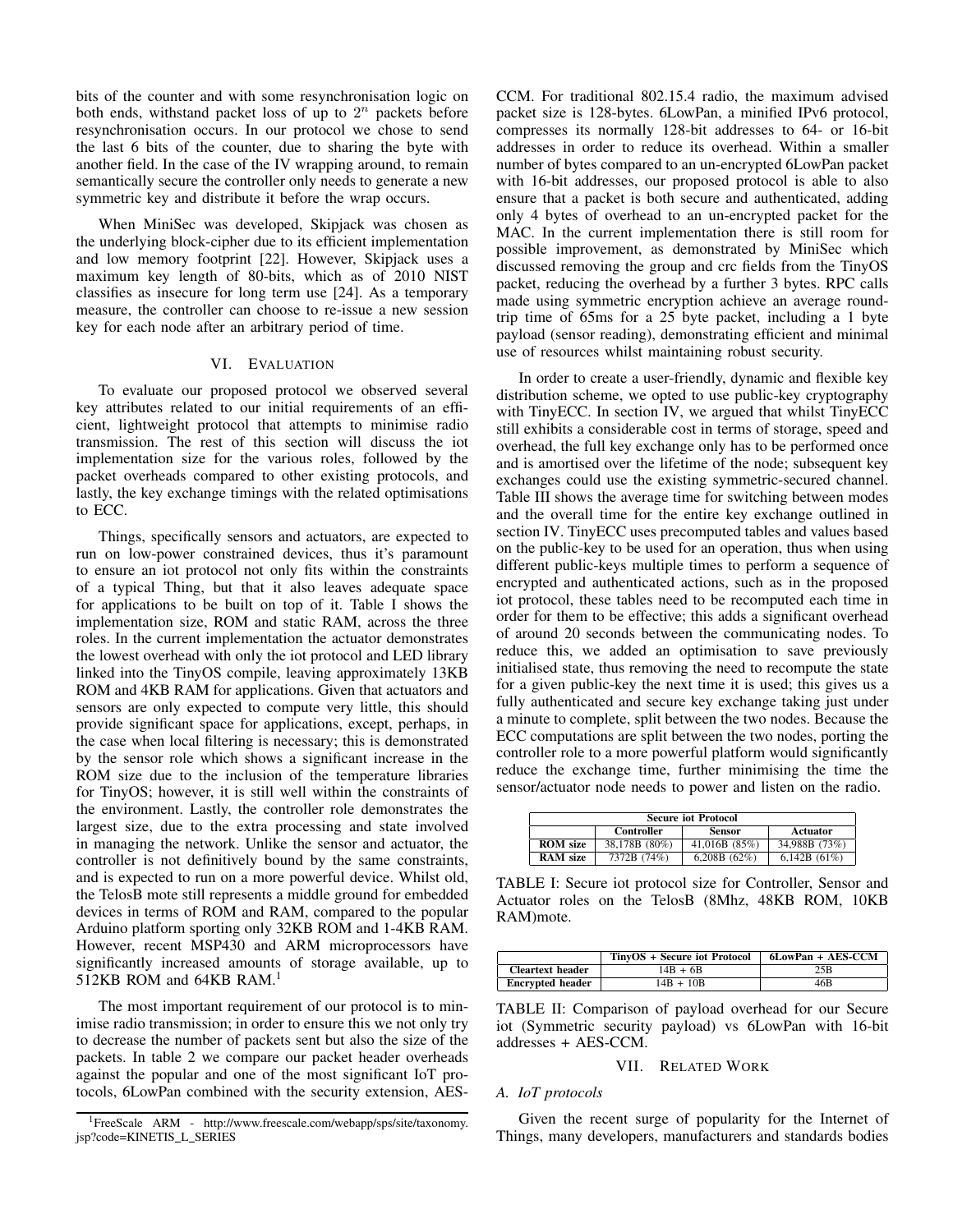|                                     | <b>TinvECC</b> | $TinyECC + optimisations$ |
|-------------------------------------|----------------|---------------------------|
| <b>Authentication to Encryption</b> | 1.4s           |                           |
| <b>Encryption to Authentication</b> | 2.5s           |                           |
| Asymmetric key exchange             | 80.4s          | 57.1s                     |

TABLE III: Comparison of the module switch over and overall asymmetric key exchange durations with normal TinyECC and TinyECC with the save state optimisations implemented.

have attempted to create a solution for their view of the IoT, each differing greatly and often being proprietary within their own ecosystems.

The IETF Core working group have proposed a new standard, the Constrained Application Protocol (CoAP) [9], which aims to coerce Things within the IoT to fit into the traditional RESTful client-server architecture that is commonplace on the Internet today, removing the need for specialised platforms or applications to access them. The protocol is built to operate on unreliable UDP links, providing support for reliable delivery on top when needed. In an attempt to be power-friendly, services can subscribe to Things, such as sensors, instead of polling for updates from these devices, allowing them to save power and enter sleep modes. Whilst bringing Things into the client-server architecture eases the adoption of such devices, it forces them to adopt an architecture that simply isn't suited for them considering their low-power constraints, placing restrictions on their availability, reliability and resources. Similarly, it also potentially poses serious security risks if simply pluggedin to the Internet [1].

Building on top of this, the OpenWSN project at UC Berkeley proposes a software stack sitting on top of an 802.15.4 enabled device and below CoAP/HTTP, consisting of 6Lowpan, a compressed IPv6 for embedded devices, combined with RPL, an IPv6 routing protocol for lossy wireless networks and TCP/UDP transport protocols.

As previously discussed, many manufacturers have integrated power-hungry WIFI chipsets and connect the devices directly to the Internet or to their Cloud service [6], [7], [25], without significant consideration for the power and security issues that result. Whilst these devices gain the power and connectivity of the cloud, this couples them directly to it, and increases the chance of failure, due to services going down, limited Internet connectivity and potentially raises issues regarding data ownership and privacy/loss [26]. Additionally, as a result of this direct Internet and Cloud connectivity, devices needlessly waste power and are at a greater risk to security threats [1], [2].

#### *B. WSN Security*

There have been several different attempts to efficiently secure WSNs [11]–[20], however none match the iot requirements enumerated in section III-C.

TinySec [11], a symmetric cryptography library for TinyOS 1.0, was an initial effort on TinyOS to address security, intending to demonstrate that software-based cryptography was possible on constrained devices with minimal power overhead. To achieve this, TinySec was designed around WSNs' extreme resource constraints, taking advantage of some of these constraints, such as the limited networking bandwidth, optimising the security primitives in order to reduce the security overhead added to each packet. One such optimisation was the use of a reduced initialisation vector for the cipher block chaining mode of operation, which combined several of the existing header fields and added a 2 byte counter, ensuring the initialisation vectors wouldn't clash between nodes sending the same packet. Whilst the IV is significantly smaller than conventional security protocols, which would reduce time until IV reuse, TinySec argued that this wasn't an issue, demonstrating that using an average send rate of 1 packet per minute, IV reuse would not occur for 45 days.

MiniSec, another symmetric cryptography library for TinyOS 1.0 and a successor to TinySec, was created to further improve the security provided by TinySec, adding replay prevention and also improving upon the minimal security overheads which TinySec achieved. To achieve the increase in security, MiniSec chose to increase the initialisation vector size from 2 bytes to 8 bytes, however, instead of transmitting the whole 8 bytes, MiniSec sends only the 3 last bits (LB) within the pre-existing packet length field, thus incurring no additional overhead for the IV on top of the normal TinyOS packet. To ensure the LB optimisation works correctly, both communicating nodes must maintain state for the counter and perform counter resynchronisation upon significant packet loss  $(>2<sup>3</sup>$  packets). This counter state is also used to ensure replay prevention, requiring all received packets to have a higher IV than the local state. $\frac{3}{2}$ 

Until recently, asymmetric security, namely RSA, was deemed infeasible on microcontroller platforms, taking on the order of tens of seconds to complete public key operations [13]. However, this is no longer the case with the development of elliptic curve cryptography (ECC), in which not only are public key operations feasible within several seconds, but key lengths are reduced whilst still providing the same level of security as longer keys in more traditional asymmetric algorithms such as RSA.

There are many other complex key distribution schemes which require hierarchical networks of devices [16], [20] and predetermined deployment strategies to enable efficient key distribution. Rahmun et al present a solution for such a hierarchical network [20], consisting of a network of heterogeneous nodes, in which high-resource nodes store node IDs for surrounding low-resource nodes and provide authentication for the key exchange process between low-resource nodes using ECC. However, this scheme requires expensive high-resource nodes that need to have the low-resource nodes' IDs stored ahead of time, and also need to be tamper resistant to protect against node capture, further increasing the cost. Another viable alternative, pairings-based key distribution schemes, such as TinyPBC [15], provide efficient key pairings  $\langle$  <5s) but require nodes to know each other's ID *a priori*, which can prove difficult to do with authentication.

Other proposed key distribution schemes such as TinyPK aim to sacrifice immediate authenticity and security on the mote by only performing the public key operations on the more

<sup>2</sup>Whilst the MiniSec paper presented an efficient symmetric cryptography protocol design, the corresponding implementation provided at [23] does not appear to function correctly (with various runtime issues) or implement the IV counter using the LB optimisation described.